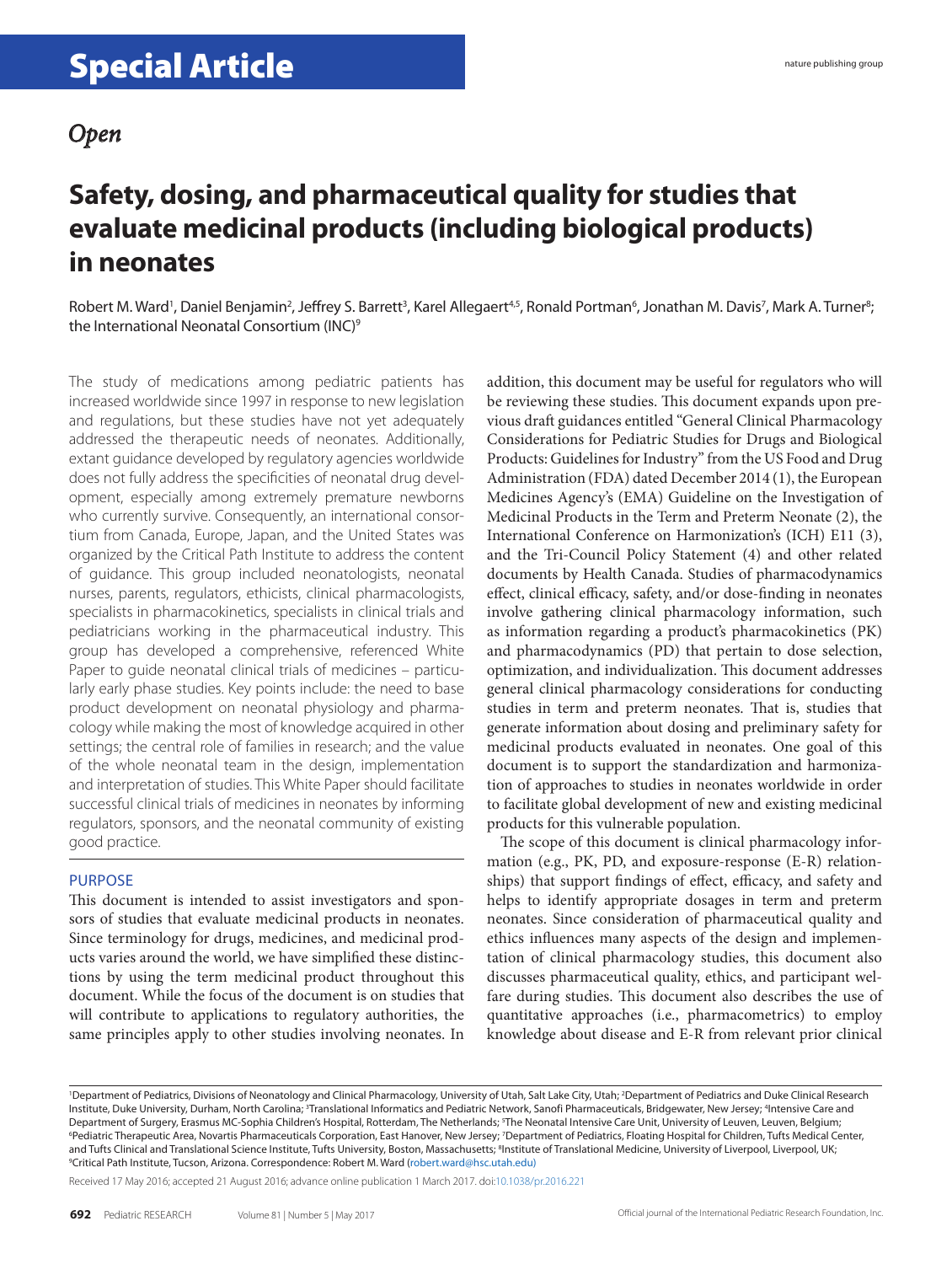studies to design and evaluate future studies in term and preterm neonates. The document does not describe (i) standards for regulatory approval of medicinal products in the neonatal population (ii) criteria to allow a determination that the course of a disease and the effects of a medicinal product on that disease are similar in adults and older pediatric populations.

While this document focuses on clinical pharmacology, it is important to remember that clinical pharmacology is embedded in a broader medicinal product development strategy. For example, it may be necessary/possible to include assessments of efficacy in the same studies that assess dosage. Clinical pharmacology studies may inform decisions by sponsors or regulators about proceeding with development or be designed to reduce commercial and regulatory risk.

#### BACKGROUND

During the last two decades, recognition of the need for study of medicinal products in neonates has increased worldwide (5– 10). To address this need, a group of individuals with a broad range of expertise has been assembled to describe the issues that need to be addressed in the study of medicinal products in the neonate. This group includes regulators, neonatologists, developmental pharmacologists, parents, clinical trialists, pharmacometricians, and senior members of the pharmaceutical industry with experience in the conduct of these studies. References are included to provide more in depth information than is possible in this document.

Worldwide efforts during the past two to three decades have increased the study of medicinal products in children, but not in the neonate. A review of the results of United States efforts illustrates the omission of neonates from these studies. Laughon *et al.* reviewed studies submitted to the FDA between 1997 and 2010 in response to legislation to increase pediatric labeling (11). From a total of 428 medicinal products studied in pediatric patients, only 28 (7%) were studied in the neonate. More importantly, the authors reviewed the actual use of those 28 medicinal products in the Newborn Intensive Care Unit (NICU) using a database comprised of 290 NICUs and 445,335 patients. Of the 28 medicinal products, 13 (46%) were never used in the NICU and 8 were used in <0.013% of patients. Even though 428 medicinal products were studied in pediatric patients, only 7 (1.6%) were actually used routinely in most NICUs. So, despite significant gains in understanding and improving medicinal product therapy for older children, neonates in the United States remain a population for whom therapy with off label medicinal products continues with minimal study (12). This off label use of medicinal products for neonates is a universal problem.

The reasons for the limited study of medicinal products in the neonate are complex. The immaturity, small size and rapid developmental changes in this high risk and vulnerable pediatric population complicate the measurement of beneficial effects as well as adverse effects of medications. Increasing survival of neonates at 23wk gestation (just over half of a full term 40wk gestation) requires evaluation of medical products in these extremely immature neonates, even if such studies were

previously carried out in more mature neonates. Birth weights of neonates can range from <500–5,000 g and there are few validated endpoints to capture important effects of a variety of medications. Very large physiologic changes occur during this period of neonatal life, such as expression and maturation of enzymes, receptors, transporters, and neurotransmitters. Even the organs and tissues to be treated may respond differently or require different medicinal product concentrations to achieve comparable responses to those in older children or adults. Efforts to characterize maturation by age or size are still challenged by a broad range of biologic responsiveness that defies a simple description.

Additional features of the neonate make clinical trials challenging in this population. While some features of neonates are unique to this age group, others are simply more prominent than in other age groups. Many of these specific features are described in subsequent sections. The net effect of these specificities is that all neonatal medicinal product development programs are unique and require dedicated study designs to fit each individual medicinal product (13). Transposing a development plan from other age groups is unlikely to be successful. Neonatal medicinal product development plans require the integration of a number of perspectives including science, feasibility, welfare and ethics. This integration requires careful planning within study teams and across regulatory jurisdictions. Neonatal medicinal product development benefits from careful choices made early in the development of a molecule because information needed for optimal development for neonates may be captured best during preclinical and early phase clinical studies.

#### **Definitions of the Neonate**

Defining and classifying neonates is complex because different terms are used to reflect maturations or clinical metrics such as birth weight. Postconceptional age (PCA) is difficult to determine, so postmenstrual age (PMA) has traditionally been more frequently used clinically, dating the gestation from the mother's known or reported last menstrual period (14). When available, the best Obstetric Estimate (OE) of gestational age provides the best measure of gestation with a combination of the first day of last menstrual period, physical examination of the mother, prenatal ultrasonography, and history of assisted reproduction (15). Later ultrasound(s) and direct examination of the neonate are less accurate. Large discrepancies (>2wk) in gestation between the OE and the neonate's examination by an experienced clinician should rely upon the examination (14). The important issue about terminology is to be consistent within a study as well as between studies. Prior to the increased survival of premature neonates that began over 40 y ago, the neonatal period was traditionally defined as the first 27 d after birth, which was followed by infancy (2). As neonatal survival at earlier stages of gestation increased, this convenient definition became increasingly inappropriate for a complete description of the neonatal population. A neonate born at 28wk gestation would be classified as an infant when 32wk PMA was reached and was still quite immature in organ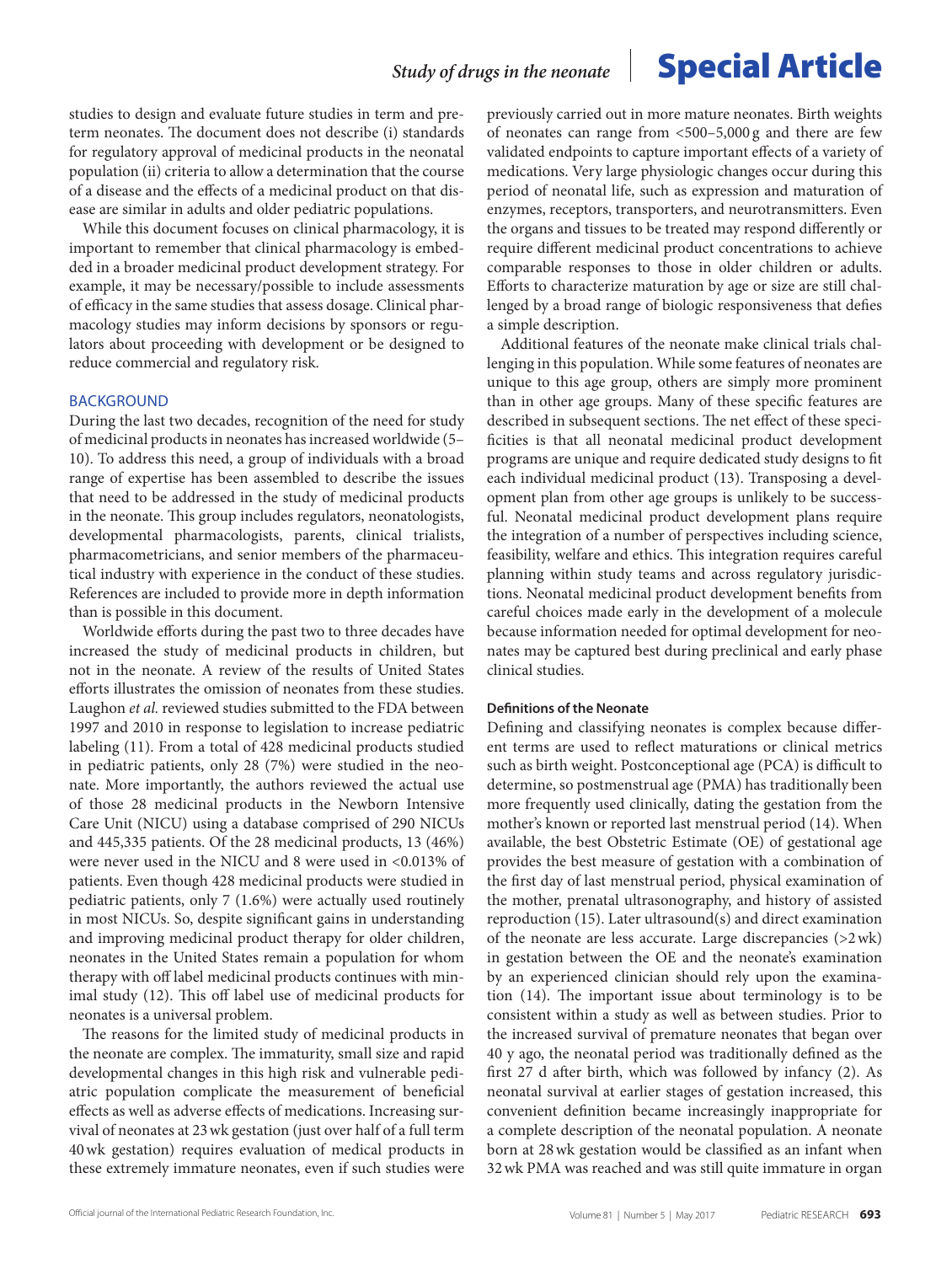development and responses. As has been adopted by the EMA, the optimal definition of a neonate is up to 44 completed weeks PMA. Infancy is from 44 completed weeks PMA to 1 y after the expected date of delivery (which is synonymous with 1 y corrected gestational age—corrected gestational age (CGA) usually considered the postnatal age (PNA) added to the weeks of gestation at the time of birth) (2).

Neonates have been grouped by birth weight (which is feasible to obtain in all clinical settings) and by developmental age (which should be based on an assessment in early pregnancy and the neonate's examination at birth). Term neonates are defined as 37–41wk gestational age, (gestational age was used historically, but this is also postmenstrual age in newer terminology), with more recent definitions further delineating early term (37–38wk), full term (39–40wk), and later term (41wk), recognizing stratification of outcomes within term gestations (16). Post-term refers to  $\geq$ 42 wk gestational age. Preterm neonates are defined as any neonate born <37 completed weeks of gestation, (i.e.,  $\leq 36$  wk + 6 d of gestation). A clinically-based classification for preterm neonates is as follows:

- 1. Moderate to late preterm infant: 32 to <37wk gestational age
- 2. Very preterm infant: 28 to <32wk gestational age
- 3. Extremely preterm infant: 24 to <28wk gestational age
- 4. Preterm infants at the border of viability: 22 to <24wk gestational age

Other definitions classify neonates by birth weight:

- 1. Low birth weight (LBW) infants: <2,500 g birth weight
- 2. Very low birth weight (VLBW) infants: <1,500 g birth weight
- 3. Extremely low birth weight infants (ELBW) infants: <1,000 g birth weight
- 4. Preterm infants at the border of viability: <600 g

Older age groups can be classified as follows:

- • Neonates: birth up to 1 mo after expected date of delivery (44wk PMA)
- Infants: 1 mo after expected date of delivery up to 1 y
- Children: 1 y up to 12 y
- Adolescents: 12 y up to 16 y or 18 y in some jurisdictions (some jurisdictions would extend this period to 21 y of age).

Specific cutoffs for PNA are best developed using knowledge of the product under study and expected maturational changes of neonates in organ/tissue responsiveness and the disposition of the medicinal product.

Term and preterm neonates are a high-risk cohort of children because their physiology changes dramatically with both gestational age (i.e., from 22–42wk) and PNA. These changes can substantially affect medicinal product disposition and organ/ tissue responsiveness. The measurement or prediction of a medicinal product's PK (exposure) and PD (response) is essential to the clinical pharmacology assessment. It is important to describe as fully as possible the E-R relationship of a medicinal product across the developmental gestational and postnatal spectrum for neonates that are expected to be treated with the medication. In addition, knowledge of pharmacogenetics, organ/tissue function/dysfunction, and concomitant medications, all of which can affect a product's exposure and response, may also be required. Attention to the timing of the expression of pertinent proteins (e.g., transporters and receptors) should be considered when assessing the disposition and PD of a medicinal product in developmentally immature infants.

A further complexity is that growth abnormalities, either large for gestational age (LGA, weight >90th centile) or small for gestational age or growth restricted (SGA, weight <10th centile), can affect neonatal developmental physiology and pharmacology (17,18). Trials that exclusively use birth weight as an inclusion criterion generally include a larger proportion of growth-restricted, more mature neonates compared with those that use gestational age. Trials should specify whether or not neonates born outside the normal growth range will be included. The assessment of growth should be based on growth charts or standards such as standard deviation scores that have been validated for the population under study. This means that a given study may have to use different growth charts or standards in different locations and for different populations within a single study.

Some trials are conducted in health care settings that do not provide reliable dating of gestation in early pregnancy. Such trials rely on birth weight to classify neonates. The design and analysis of these trials need to consider that interindividual variation may reflect both development and growth. The number of days after birth (age) is referred to as PNA. The disposition of some medicinal products (and hence dosage regimen optimization) varies with PNA and/or with PMA. PNA needs to be accounted for in clinical studies.

During long-term follow-up it is important to account for expected developmental status. This can be done using CGA. During studies that are conducted over relatively short time periods (i.e., up to 3 mo after the expected date of delivery), it may be more convenient to refer to PMA than CGA.

Inclusion of specific age groups should reflect the aims of the study and may benefit from a narrow population to generate a clear signal of efficacy (or lack thereof). In contrast, detailed understanding of PK and PD will benefit by recruiting a broader population, since the thorough assessment of PK/ PD relationships hinges on the identification and quantification of sources of variability. As more neonates born at 22 or 23wk gestation are treated in some centers, it will be important to include such neonates in all relevant studies. The agestratifications cited here will help ensure that studies of clinical pharmacology sample all relevant stages of development. It should be noted that the results of clinical pharmacology studies may suggest that other age-stratifications for dosage are recommended in prescribing information (e.g., the label) or the summary of a medical product's characteristics.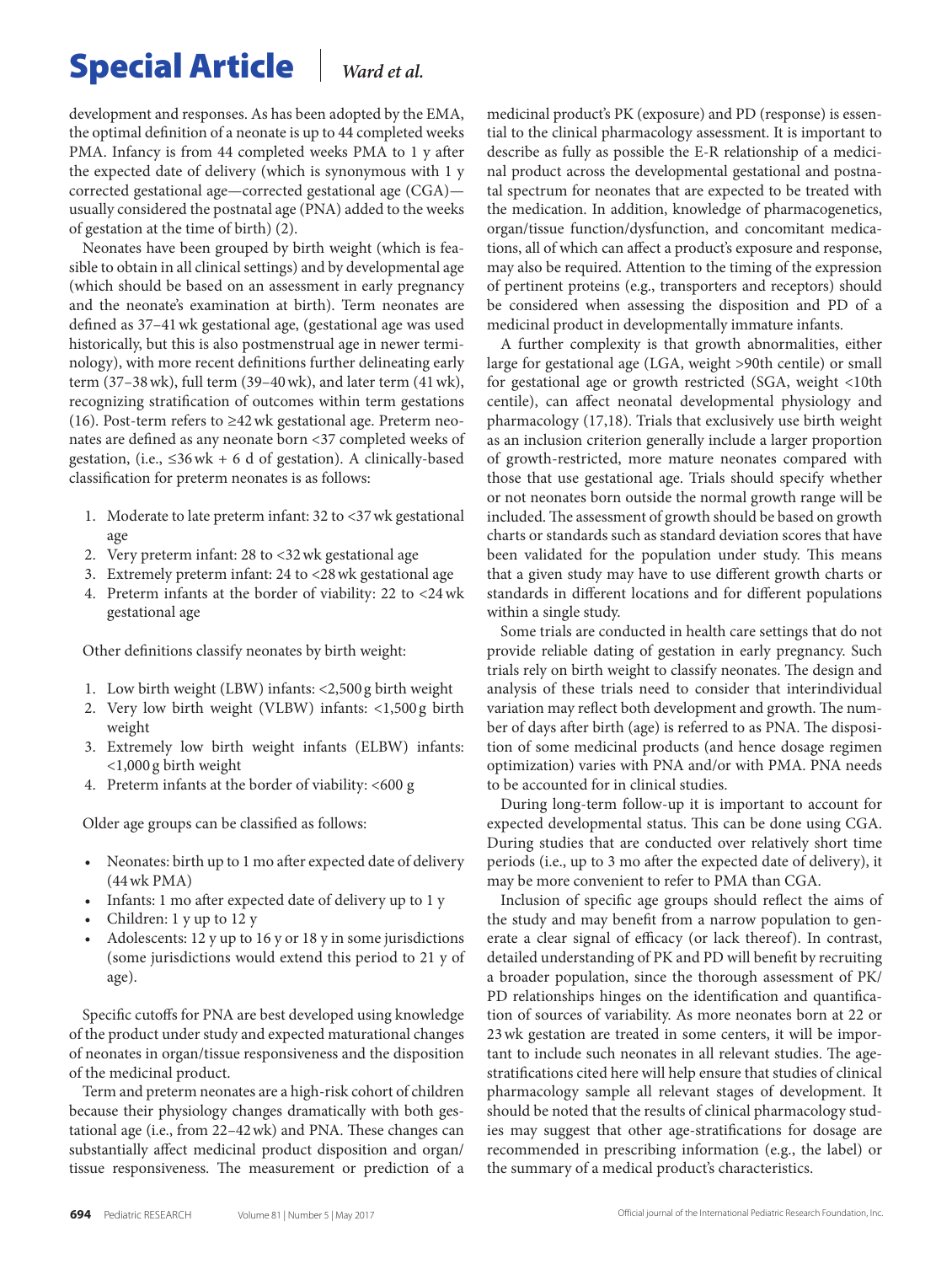#### CLINICAL PHARMACOLOGY CONSIDERATIONS

#### **General Considerations**

Several clinical pharmacology issues must be considered when designing and undertaking clinical trials in the neonatal population. Neonatal studies require detailed planning that should start with a thorough assessment of existing knowledge. The team should then develop a clear concept of the treatment goal, identify knowledge gaps required to attain the treatment goal, design studies to fill the information gaps, conduct the studies and review the information continuously. When possible, information gaps should be filled from other sources, or at least the possibilities should be narrowed before clinical studies are conducted.

Early in the planning for a neonatal clinical trial, it is wise to involve neonatal nurses. They can provide valuable advice about the practicality of a study design and are pivotal in communication with families. Other relevant NICU caregivers, including respiratory therapists, social workers, pharmacists, and nutritionists, should be involved where appropriate. Another important aspect of planning clinical trials involves input from parents/guardians and children (potentially former preterm neonates) (19). They often provide valuable input not previously considered by investigators and their perspective on acceptable levels of risk may differ from that of investigators or even Ethics Committees (19–22). Efforts to include the perspective of NICU family advisory groups, parent support groups, and the individual family participants in the design and conduct of clinical trials should be strongly encouraged.

Neonatal specificities of the design of clinical trials arise because existing knowledge is likely to be incomplete and because studies will need designs that are specifically tailored to this population to account for the practical, ethical and welfare features of research in this population. Modeling and simulation through pharmacometrics, physiologicallybased PK/PD modeling, as well as systems pharmacology modeling provide an ideal framework for knowledge synthesis, study design (including trial simulation) and analysis. Pharmacometric methods can inform decisions about the number of participants, times of sample collection, covariates, phenotypic analyses, and population analyses. Physiologicallybased PKPD modeling provides a valuable knowledge synthesis for the accurate prediction of results from first-in-human studies. Depending on the state of knowledge regarding etiology and pathophysiology of a specific indication in the neonatal population, systems pharmacology can provide a useful (yet complex) platform to evaluate unexplored scenarios for future clinical trials. Given the incomplete knowledge about a medicinal product and ontogeny and the likelihood that data collection will be selective, study teams need to review their understanding of the data frequently. Models, assumptions, and study plans need to evolve as knowledge increases.

Traditionally, there is an expectation that each application for licensing/marketing authorization contains a self-sufficient body of data about the product ranging from preclinical data through a sequence of phases or exploratory/confirmatory studies. This approach is difficult to apply to neonates because of the issues identified in the Background. Instead, information about a medicinal product may come from a number of sources. Preclinical animal models that are comparable to the conditions associated with preterm neonates must be chosen carefully to correspond to the developmental stages of the organ to be studied (23–25). Some whole animal models do not survive long enough for adequate long-term neurodevelopmental assessment while others mature more rapidly than humans. Nonhuman primates have been used to study hypoxic-ischemic encephalopathy with findings that are similar to those seen in humans (26). Despite their small size, newborn mice have been used to study exposure to fluoroquinolone antibiotics as well as potential musculoskeletal toxicity (27).

The timing of clinical studies in neonates should be appropriate to the condition and the medicinal product. The traditional approach has been to wait until phase III clinical trials have been completed in adults. This approach is not appropriate in most situations. As outlined by Roth-Cline and Nelson, and as increasingly required by regulatory authorities, pediatric medicinal product development should proceed as soon as "proof of concept" for the likelihood of direct benefit for neonates is established in adult studies, unless the disease is unique to newborns (28). The prospect of direct benefit to the neonate would depend on the disease and its severity, availability of alternate treatments, and the absence of a major or significant safety concern based on adult data or existing neonatal data when similar medicinal products or excipients have been previously studied. This can lead to concurrent development in pediatric patients, including neonates, and adults. Delay in the initiation of neonatal studies may unduly deprive them of a new and more beneficial therapy. It may also contribute to offlabel treatment without the guidance of evidence-based dosing, safety, and efficacy data.

The identification of the appropriate ages to study and decisions on how to stratify data by age are medicinal product-specific and require scientific justification, taking into consideration developmental biology and pharmacology as well as the neonatal populations that are likely to be treated. Final dosing regimens and therapeutic recommendations may use different age strata from the strata used in trials.

#### **Pharmacokinetics**

In the neonate, size (e.g., body weight) and maturation (gestational age at birth and PNA) are important determinants of medicinal product absorption, distribution, metabolism, and excretion (ADME) and explain a substantial amount of exposure variability and changes in PK parameters. Maturation is usually accounted for by using surrogate markers such as GA, PMA, and PNA. In addition, other factors such as physiologic derangements (e.g., organ dysfunction and body cooling); concomitant or prior medication exposure; feeding status and type of feedings; and pharmacogenomics (among others) can influence ADME in term and preterm neonates. Therefore, the PK of a medicinal product is typically evaluated over a wide gestational age and PNA spectrum in which the agents will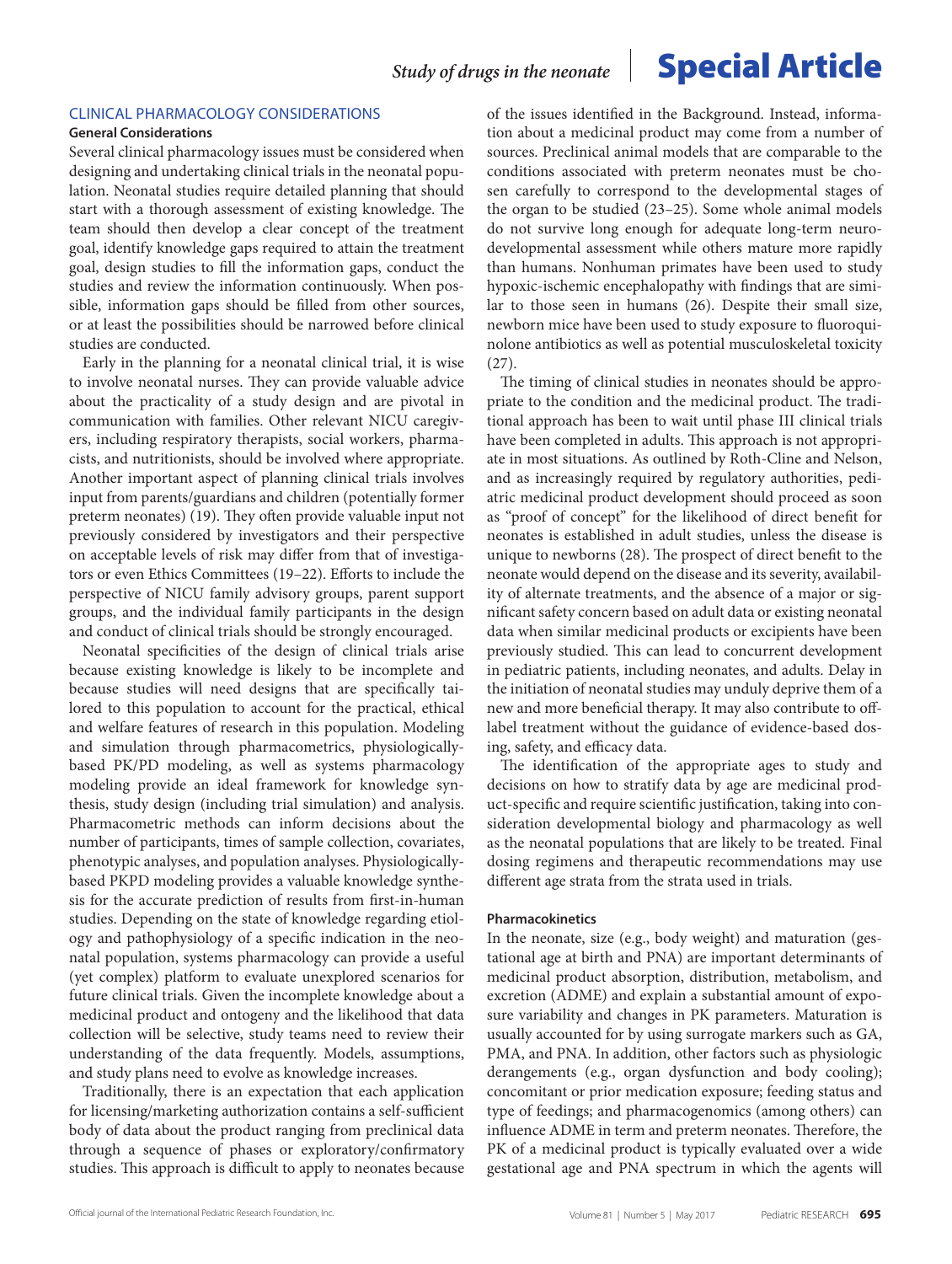be used (29–31). Areas that should be considered in planning neonatal PK studies are discussed in the following paragraphs. Not all of these areas are relevant to all medicinal products but they are listed so that investigators can make a comprehensive assessment of potential influences on dosing regimens.

*Absorption.* There are multiple developmental changes in neonates that can affect absorption including:

- 1. effects on gastric acidity
- 2. rates of gastric and intestinal emptying
- 3. surface area of the absorption site
- 4. gastrointestinal metabolizing enzyme systems
- 5. gastrointestinal permeability
- 6. biliary function
- 7. transporter expression
- 8. mode of administration (e.g., sublingual, through a nasogastric tube)
- 9. type of feeding (e.g., breast milk vs. formula)
- 10. cutaneous maturation

Similarly, developmental changes in skin, muscle, and fat, including changes in water content and degree of vascularization can affect absorption patterns of medicinal products delivered by intramuscular, subcutaneous, or percutaneous routes (32).

*Distribution.* Distribution of a medicinal product can be affected by changes in body composition, such as changes in total body water and adipose tissue, which are not necessarily proportional to changes in total body weight. At birth, neonates are born with a higher amount of total body water, which is mostly extracellular. The lower the gestational age of the neonate, the higher the total body water (as a percentage of body weight) (33,34). After birth, term neonates generally lose up to 10–15% of their total body water (higher for lower gestational age infants) in the first postnatal week, followed by a return to birth weight by 10–14 postnatal days (longer for lower gestational age infants). Plasma protein binding and tissue binding changes arising from changes in body composition with postnatal growth and development may also influence distribution. Both the amount of protein and the nature of its binding may be reduced in preterm neonates (35). Differences in blood flow to an organ/tissue (e.g., brain and liver) between term and preterm neonates and older children and adults can also affect the distribution of a medicinal product in the body.

The implication of these findings is that clinical pharmacology studies should control for these effects (which requires detailed collection of data informative about distribution, age, protein, and intercurrent illness) and whenever possible samples should be obtained with appropriate frequency in order to capture variation arising from changes in body composition.

*Protein binding.* Protein binding to a medicinal product or its metabolites may change with age and concomitant illness. An understanding of protein binding may be needed to interpret

the data from a serum measurement and to determine appropriate dose adjustments (35–37). In term and preterm neonates, protein concentrations are lower than in older children and adults, which can influence unbound medicinal product concentrations that dictate a pharmacologic effect as well as adverse effects at concentrations that are well tolerated by adults. In addition, nutrition is a major concern for the sickest neonates and protein concentrations may remain low for weeks. *In vitro* plasma protein binding studies can determine the extent of binding of the parent and the major active metabolite(s) and identify specific binding proteins such as albumin and  $\alpha$ -1 acid glycoprotein. As demonstrated for bilirubin, competition for protein binding by different endogenous and exogenous chemicals may require careful evaluation of unbound medicinal product concentrations along with measurement of total circulating medicinal product concentrations. Albumin is the primary binding site for bilirubin with a 1: 1 molar ratio for the high affinity binding site (38–40). Based on its stoichiometry, an albumin concentration of 2.5mg/dl can bind ~20mg/ dl of bilirubin in the absence of other chemicals that compete for these binding sites. Because of the risk of kernicterus, displacement of bilirubin from its albumin binding site should be assessed as described by Robertson *et al.* if the medicinal product (e.g., ceftriaxone) is likely to bind to albumin and be administered to neonates (41,42). The implication is that studies need to account for protein binding, particularly if the product will be used in the weeks after birth when changes are most rapid and hyperbilirubinemia is common.

*Metabolism.* Medicinal product metabolism commonly occurs in the liver, but may also occur in many other organs, including the blood, gastrointestinal tract, kidney, lung, and skin. Developmental changes in metabolizing capacity can affect both bioavailability and elimination, depending on the degree to which intestinal and hepatic metabolic processes are involved (43). Although developmental changes are known, information on metabolism of specific medicinal products in neonates is limited. Each metabolic (or isoform) pathway, such as CYP enzymes, has unique ontogenic properties that need to be considered during study design because it will influence type and timing of study assessments (44).

A thorough review should be conducted of published studies of the most important metabolic developmental changes in the pathway for a specific medicinal product to potentially guide which developmental ages of neonates need to be targeted. In addition, some metabolizing enzymes (or their isoforms) may be present at birth in term and preterm neonates that are not present in older children and adults. Some of these isoforms may have similar or different affinity for substrates and activity relative to adult enzymes which needs to be considered during medicinal product development. Both rates of metabolite formation and the principal metabolic pathway can be significantly different in term and preterm neonates compared with adults and older children. The failure to appreciate differences in enzyme activity between age groups leads to inappropriate dosing regimens and safety problems in neonates (e.g., gray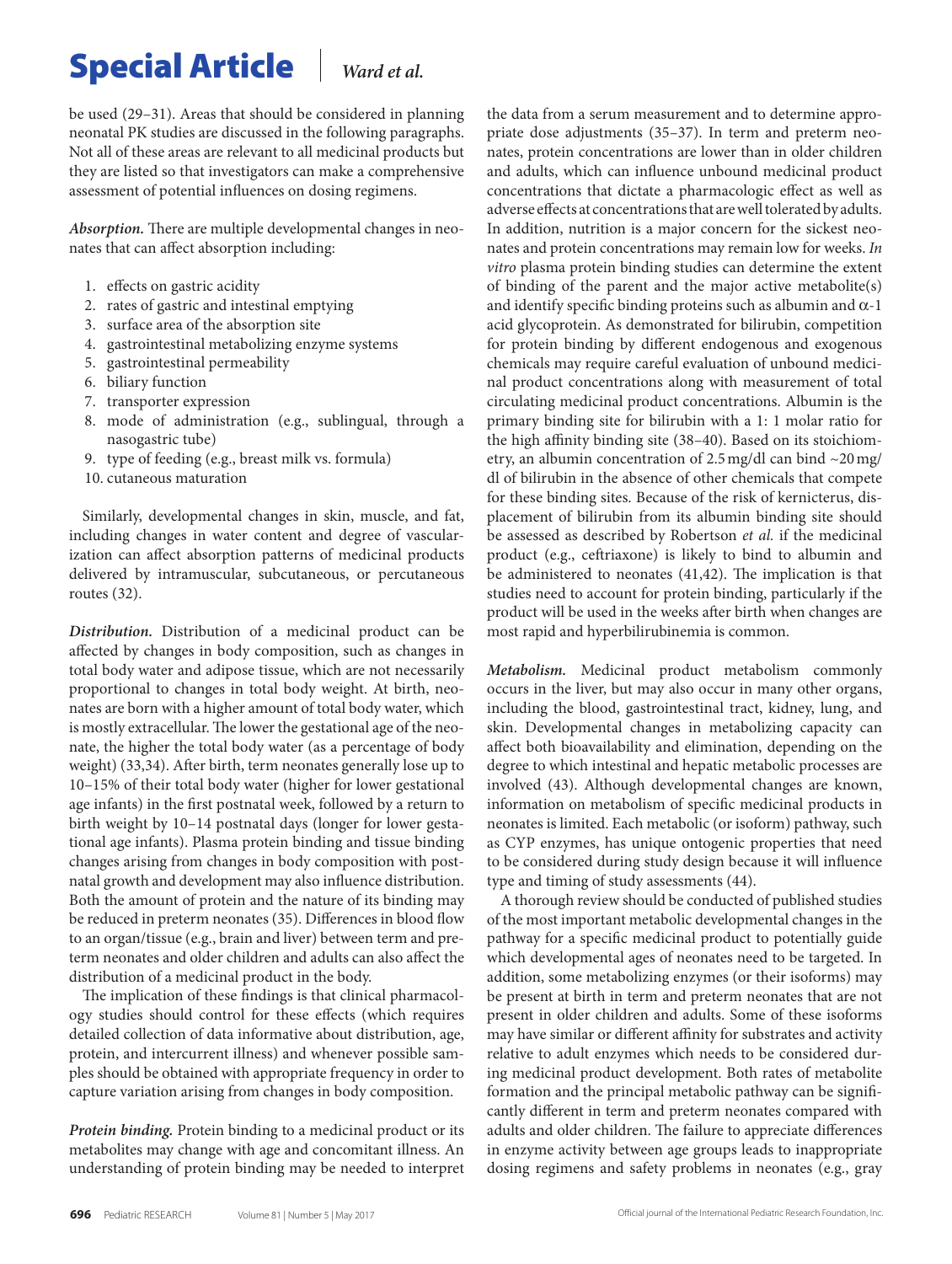baby syndrome with chloramphenicol). *In vitro* studies performed early in medicinal product development may be useful in focusing attention on metabolic pathways that have already been studied in both adults and children. If specific information about relevant pathways is not available, or if it is not known which pathways are relevant, then studies should allow for unanticipated variability.

Microdosing can be used to define metabolic pathways. Neonatal microdosing is feasible and acceptable to parents/ guardians, professionals and Ethics Committees (45–47) and may be helpful in some circumstances (e.g., complex metabolic pathways that are different in neonates compared with adults or animal models) (46).

*Excretion.* The preterm neonate has an extremely low glomerular filtration rate at birth, especially prior to 32–34wk PMA (48,49). Postnatally, glomerular filtration rate increases rapidly, so PNA and gestational age can both affect the systemic exposure of medicinal products when renal excretion is a dominant pathway of elimination. Studies should be designed to evaluate those changes if renal excretion is an important pathway of elimination. The maturation of other excretory pathways, including biliary and pulmonary routes of excretion, is also important (50). Some medicinal products undergo active transport out of the liver, gastrointestinal tract, and brain which can prevent absorption (51,52). Others undergo active transport, especially into the liver and/or kidney depending on their chemical structures. The expression and maturation of transporters have not been thoroughly studied in developing humans. Additional developmental studies may be required to define the PK for medicinal products that are substrates for transporters. These data may need to be supplemented by basic science studies and organized to help define maturation of these pathways to assist with studies of medicinal products with similar pathways of elimination. Publication of studies for medicinal product approval can supplement basic science studies and add to our understanding of developmental pharmacology.

Clearance of medicinal products as a function of age (gestational and postnatal) is generally a valuable parameter for determining the dose for each age group in neonates. Medicinal product clearance has provided a valuable tool in the assessment of pediatric clinical pharmacology studies (53). Clearance may be widely variable depending on the gestational age of the infant and may change rapidly based on PNA. Clearance in target organs/tissues (e.g., brain) may also differ between neonates and older children/adults, so sampling compartments that are informative about target organs (e.g., cerebrospinal fluid) is advised whenever feasible.

*Variability.* Growth and developmental changes in the term and preterm neonate create substantial changes in ADME, between individuals and within individuals. This leads to variability that may lead to substantial overdosing or underdosing or may require therapeutic drug monitoring. PK measurements and parameters for a medicinal product may need to be

described as a function of both gestational age and PNA and be related to body size and body weight (36,54,55). The maturational changes in systems affecting ADME, such as membrane transporters and metabolizing enzymes should be taken into consideration in choosing appropriate gestational and PNA groups and doses to study. Developmental changes in PK parameters are quite variable among metabolic pathways and according to maturation measured by PMA or PNA. The rate of change in PK should be analyzed thoroughly to determine the best description of the rates of change that can be used to guide appropriate dosing after birth.

*Analysis of PK by age (PMA and PNA).* Changes in the rates of clearance can be analyzed relative to PMA at the time of study or relative to PNA because birth signals the onset of large changes in physiology, such as a cortisol surge and a change in cardiovascular hemodynamics. Data regarding the changes in PK related to Cytochrome P450 (CYP) 2C19, the major pathway for clearance of pantoprazole, illustrate these differences (31). As can be seen in **Supplementary Figure 1** online, clearance did not change relative to PMA, but increased significantly related to PNA.

These findings are consistent with what has been reported by Koukouritaki *et al.*, using enzyme measurements from liver samples from a range of gestational ages showing low rates of CYP2C19 expression throughout gestation until birth when it starts to increase (**Supplementary Figure 2** online) (56).

These data illustrate why the influence of birth on developmental pharmacology should be included in the analysis of medicinal products in neonates.

Variations among different phase I enzymatic pathways should be expected and analyzed for individual medicinal products. This variation with age is illustrated in **Supplementary Figure 3** online where CYP activity varies widely among individual phase I enzymatic pathways (56–59). Some reach maximum activity during the first few months after birth and then decrease as adults (60), while CYP2D6 steadily increases to maximum activity in adults (58). This developmental variation in the activity of specific CYP's illustrates why pK for individual drugs must be studied at the developmental ages when the drug is likely to be used in this developing population of neonates.

*Physiologically based pharmacokinetics.* When data are available to describe the developmental changes in pathways of medicinal product disposition, physiologically based PK (PBPK) may be a useful approach for integration of developmental changes in specific processes that determine ADME. Study design can benefit from a better understanding of the components of PBPK such as changes with PMA and PNA in: maturation of phase I enzymes; maturation of conjugation pathways by phase II enzymes; changes in glomerular filtration rates; renal tubular and hepatic transporter expression and maturation; and transcutaneous medicinal product or excipient absorption. Unanticipated differences in medicinal product clearance in neonates must be identified based on a careful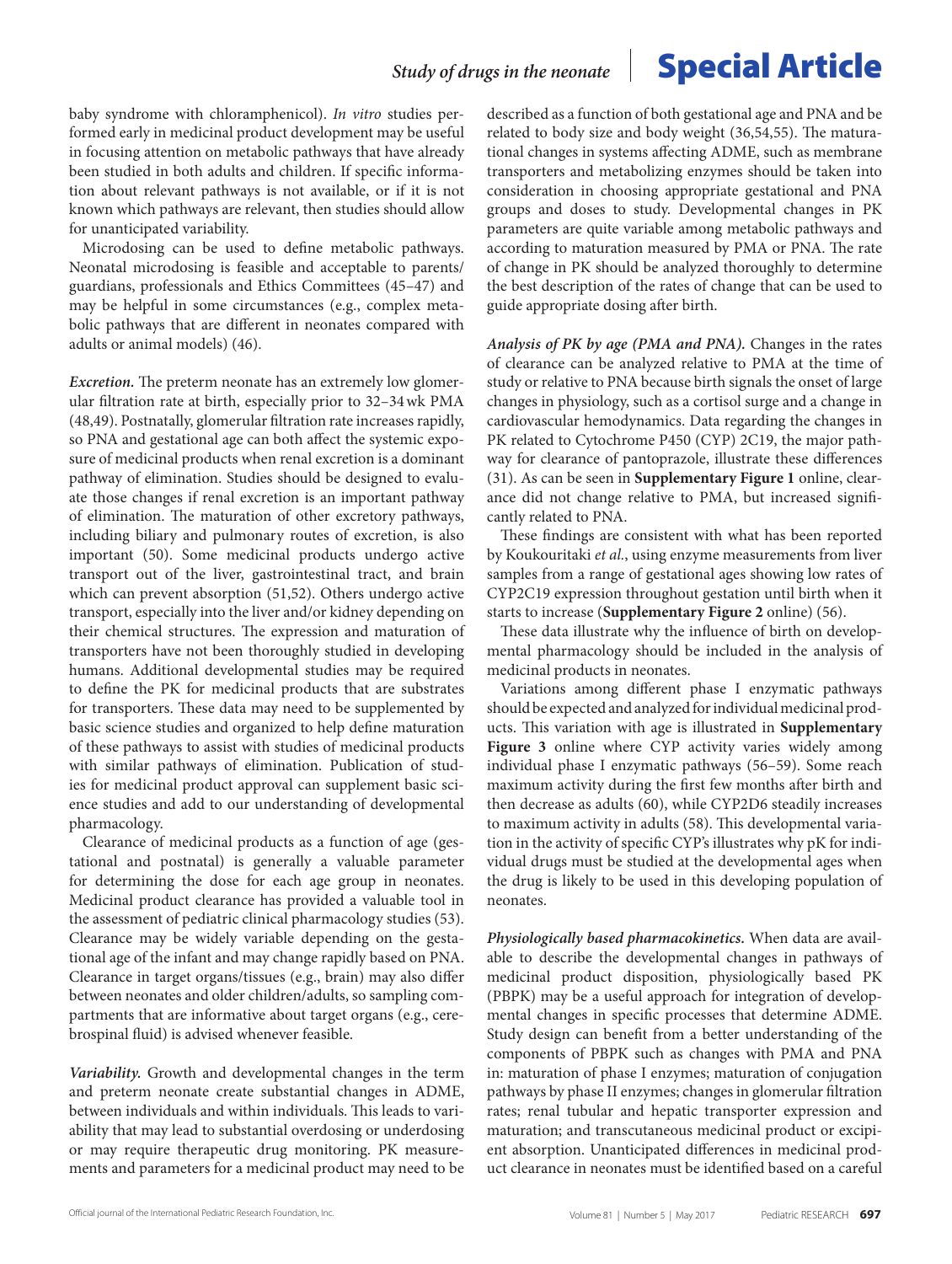PK study. For example, the clearance of daptomycin as well as micafungin is faster in the neonate than in older infants and adults, thus requiring higher dosages (61,62). Although this is unusual in neonates, it emphasizes how inadequate PK studies could lead to under-dosing of these antibiotics in the neonate which could limit their efficacy.

### **Pharmacodynamics**

Investigators should collect and analyze both PK and whenever possible PD data in neonatal studies to determine how the two are linked (i.e., the PK-PD or E-R relationship). PD may include the effect of the medicinal product on biomarkers or clinical endpoints for both safety and effectiveness as long as they are validated. These measurements may allow a better understanding of whether the PK-PD relationships of the medicinal product in neonates are similar to those observed in older children or adults and may aid in deriving rational dosing strategies. Whenever possible, studies may assess E-R relationships to demonstrate the "effect" of a given medicinal product using direct measurements (i.e., physiologic parameters) or suitable biomarkers. It is important to determine whether the organ to be affected by the medicinal product in the neonate (e.g., heart) has the same capacity to respond as in older children or adults. Differences in capacity to respond can alter the E-R relationship significantly despite similar exposures. In some situations those questions may need to be studied through independent studies separate from the clinical trial. Interpretation of the E-R response in neonates is facilitated when there is an E-R response in other age groups. The ability to extrapolate may depend on a good E-R curve, which may be most efficiently obtained in the early phases of adult studies. This is one example of the importance of adequate planning for neonatal studies throughout the development of a medicinal product.

If the clinical endpoint cannot be measured directly because the effect is delayed or rare, then the selection of an appropriate biomarker to substitute for the clinical efficacy or toxicity endpoint is essential.

*Biomarkers.* In general, the careful application and assessment of the right biomarker in the right populations is pivotal in medicinal product development. Biomarkers can support the diagnosis, prognosis, initiation of treatment, and the response to treatment. Biomarkers can be used in an individual neonatal medicinal product development program or qualified for a particular context of use across multiple medicinal product development programs (63,64).

A large number of neonatal biomarkers and clinically important outcomes have been described in several systematic reviews (65,66). Overall, biomarkers may have some utility in clinical practice, but insufficient high-quality data are available to support their use in neonatal medicinal product development. In many cases, biomarkers are first evaluated in adult and/or non-neonatal pediatric population(s). The use of a biomarker in a neonate requires evidence to support a neonatal use. This is possible if the disease pathophysiology and

pharmacologic response in pediatric patients are sufficiently similar to adults. Sufficient similarities are not always present, as exemplified by low blood pressure. For instance, low blood pressure is a useful biomarker in adults for systemic underperfusion and shock, while it has not been a useful biomarker in neonates for evaluation of organ perfusion. In neonates, clinically meaningful surrogate outcomes or biochemical biomarkers borrowed from older age groups or therapeutic contexts may not reflect biological events (the combination of disease and ontogeny) with sufficient precision to predict a lasting effect for a medicinal product. If sufficient evidence to support the use of a biomarker in neonates is not available, then the medicinal product development program should include work to develop evidence that supports the use of that biomarker in neonates.

The pathophysiology of many neonatal conditions frequently involves multiple organ systems, so analysis of a single biomarker may not be sufficient. Despite these limitations, biomarkers can have utility in medicinal product development (e.g., population enrichment strategies). Biomarkers that are specific for age, organ, and condition may be more useful as PD biomarkers. Novel techniques and biomarkers (metabolomics, genomics, microRNA, etc.) offer great potential, but will also require a detailed and structured development program to establish validity.

*Short and long term outcomes.* When selecting outcomes, it is important to note that neonates may be uniquely susceptible to medicinal products that cross the blood brain barrier and to other physiologic changes that may impact neurologic development (e.g., hypoxemia and/or acidosis). In addition, the immaturity of organ systems in neonates mean that safety signals may manifest a considerable time after the product is administered. It is necessary to include the assessment of safety in the study objectives and it is usually necessary to follow neonates beyond the period of safety surveillance of 30–90 d that is typically used in adults. Neonates may need to be followed up to 2 y CGA or older (when speech and language can be assessed). While longer-term surveillance of safety and efficacy may help define more accurate endpoints, surrogate outcomes such as reduced length of hospital stay, the incidence of comorbidities, biomarkers, and health care costs should be important factors in neonatal medicinal product development. This would remain true even if longer-term outcomes cannot consistently demonstrate benefits between experimental treatment and placebo groups. There are a number of issues to consider when selecting long-term outcomes and deciding how they best fit into a neonatal medicinal product development program.

Long-term outcome studies currently pose major challenges due to problems with patient dropout and relocation, quality control, diagnostic accuracy, interpretation of the measures themselves, underlying medical conditions, and potential environmental effects postdischarge. Parental socioeconomic status and education must be measured in the assessment of developmental outcomes.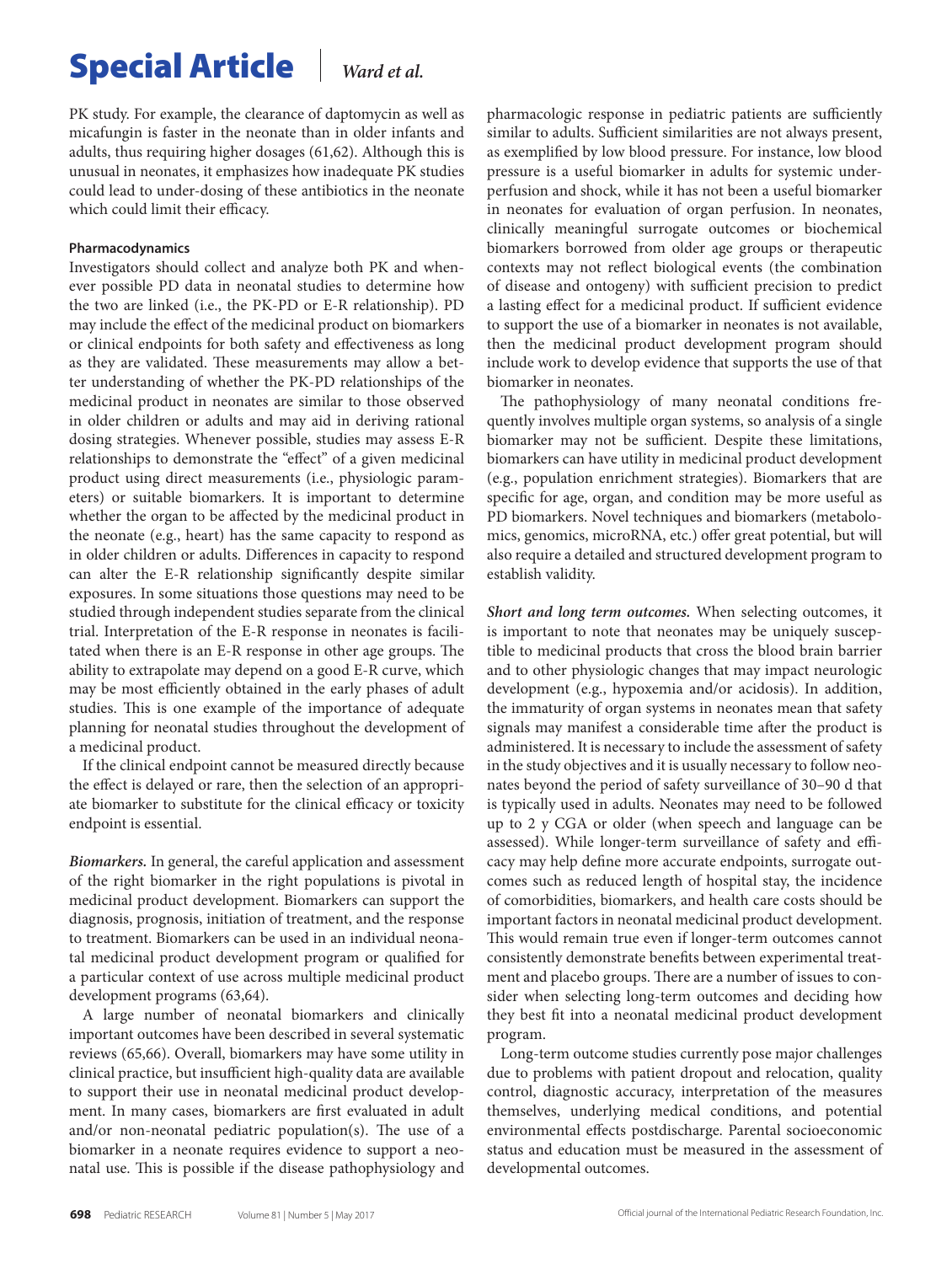Short-term outcomes do not always correlate with longterm outcomes. This discordance may arise because other determinants of health are dominant in the years after initial hospital discharge (e.g., social and environmental factors such as maternal education and socioeconomic status) or because short-term outcomes are not sensitive to harm or benefit.

It may be necessary to move away from a global scale of neurodevelopment or composite outcomes (including mortality) to scales where researchers can focus on those measures that might be the most important for the particular intervention being evaluated. It may be possible to use global scales as markers of safety rather than efficacy.

There is a definite need to examine the effects of gender, ethnicity, race, social status, environmental influences, etc. in clinical studies since these factors can also impact short and more importantly long-term outcomes.

There is a significant need for investigators, regulators, government, funding agencies, and industry to develop and then accept a standardized and specific set of short- and long-term endpoints for a variety of medical conditions and disease phenotypes in neonates (with proper validation of long-term assessment tools, especially with respect to neurodevelopmental outcome as well as other organ functions).

Long-term outcomes studies may be best conducted as part of a postmarketing risk management plan rather than as part of the initial dossier that leads to the availability of the product on the market. For some disorders it may be appropriate to conduct studies up to the expected date of delivery in the approval studies and to include subsequent follow-up for safety and efficacy in a postmarketing risk management plan. For some disorders (e.g., bronchopulmonary dysplasia), longer periods of follow-up are needed to accurately evaluate the effects on morbidity and even mortality.

#### **Pharmacogenetics**

Genetic differences that clinically affect both exposure and response have been increasingly documented, but the relationship between genomic profiles and developmentally regulated gene expression has not been extensively studied in neonates. Some of the difficulties in obtaining specific pharmacogenetic information in pediatric patients, including neonates have been reviewed (43). Nevertheless, if medicinal product exposure in a neonatal clinical pharmacology study is dependent on a well-known pharmacogenetic biomarker (e.g., CYP2D6) (67), obtaining DNA may provide additional information for the interpretation of the PK and PD results. In particular, if there are important pharmacogenetic differences affecting PK, efficacy and safety of a medicinal product in the adult population, pharmacogenetic analysis of the target genes is recommended in neonates, given that the relationship between phenotype and genotype may be completely different in the neonate compared with other patient groups (68,69). DNA collection may be performed on scavenged blood samples after PK analyses are performed or on buccal swabs.

### POINTS TO CONSIDER FOR NEONATAL CLINICAL TRIALS

A sponsor who will be submitting an application for a medicinal product that includes a new active ingredient, indication, dosage, dosing regimen, or route of administration must submit an initial pediatric study or investigation plan (70). This pediatric plan should outline the neonatal study or studies that the applicant plans to conduct unless a waiver is granted. The submission of the initial neonatal plan is intended to encourage sponsors and investigators to consider neonatal studies early in product development and begin planning for these studies when appropriate. The initial plan must include the following: (i) an outline of the neonatal study or studies that the applicant plans to conduct (including, to the extent practicable, study objectives and design, age groups, relevant endpoints, and statistical approach); (ii) any request for a deferral, partial waiver, or waiver if applicable, along with any supporting information; and (iii) other information specified in an individual country's regulations.

When designing neonatal clinical studies, investigators and sponsors should be mindful that modeling and simulation as well as developmental pharmacologic considerations are often critical for the successful completion of a study. Modeling and simulation using all of the available information should be an integral part of all neonatal development programs. The use of modeling and simulation is still developing and lessons from individual studies should be shared in order to facilitate the development of the field.

The neonatal plan is a living document and it is expected that the plan will evolve with time. The plan is useful for directing the process for the sponsor as well as meeting a regulatory requirement. Early and frequent discussion of the neonatal plan between sponsors and regulators is extremely valuable and highly recommended. Investigators and networks can add considerable value at all stages of the development and implementation of a plan.

#### **Approaches to Neonatal Studies**

Clinical pharmacology studies assess PK (i.e., medicinal product exposure), PD (i.e., effect on biomarker or clinical endpoint), and E-R relationships. It is essential to study these topics in neonates because neonates may differ from adults. In addition, a medicinal product development program that includes neonates should consider the specific end-organ/tissue responsiveness, metabolic enzyme(s), excretory systems, and transporters that may also be specific to neonates. This is best achieved by characterizing the PK of the medicinal product and the responses across the appropriate gestational and PNA ranges of neonates who are likely to be treated with the medicinal product. Adequate numbers of neonates across agestrata should be enrolled to provide accurate guidance for dosages for the developmental ages of patients who are likely to be treated with the medication. It is not unusual to make incorrect estimates of key parameters such as clearance. For this reason it is important to include early assessments of clearance after 5 or 10 patients are studied in each neonatal age group. An early assessment of clearance is particularly important if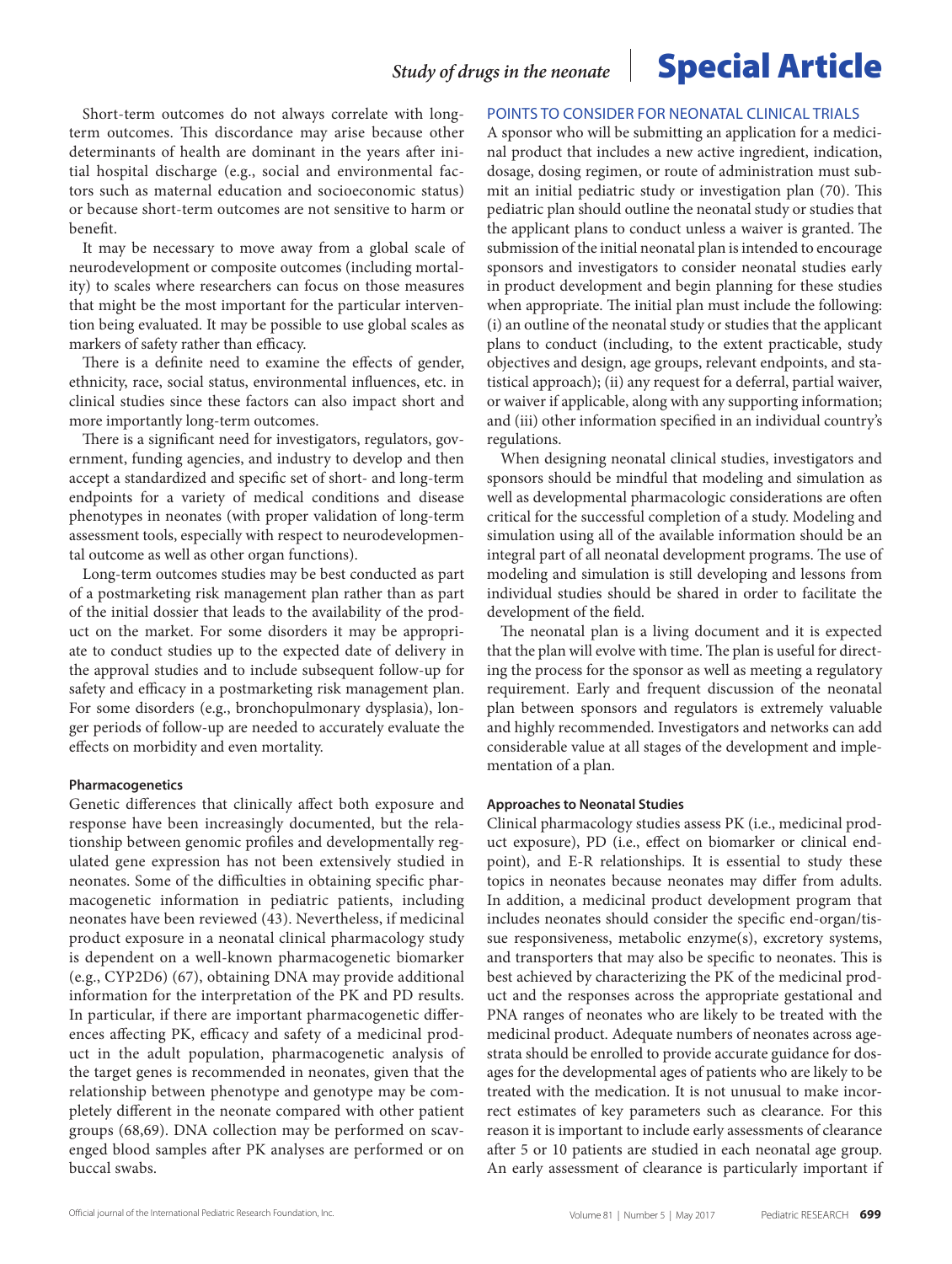the data will be used for the purpose of extrapolation of indications/uses because an extrapolation approach will generate a relatively small set of data. If an inaccurate initial estimate of clearance is not identified early in the study then conclusions of the study may be erroneous.

### **Extrapolation**

Extrapolation is a well-recognized approach to providing sufficient evidence to support the safe and effective use of medicinal products in pediatric populations. As described by Dunne and associates (71) and the EMA CHMP (72) extrapolation of efficacy findings from studies in older populations can be successful. This means that a development program can be devised for neonates that minimizes the burden of the research on the participants and allows development of medicinal products for rare conditions. Note that minimizing the burden on the neonates does not make the development program "easier" for the Sponsor.

The principles of extrapolation are common across jurisdictions but the terminology can differ. Accordingly it is important to seek a globally integrated approach to extrapolation. The primary rationale for extrapolation is to avoid unnecessary studies in the target population for ethical reasons, for efficiency, and to allocate resources to areas where studies are the most needed. Many diseases in the preterm and term newborn infant are unique or have unique manifestations precluding extrapolation of efficacy from older pediatric patients and call for novel methods of outcome assessment. Alternatively, in situations where the feasibility of studies is restricted, extrapolation principles may be applied for rational interpretation of the limited evidence in the target population in the context of data from other sources (28).

The prerequisite for extrapolation is a well-justified case that reasonable similarity can be assumed between source and target population of both disease progression and response to intervention. As noted above, data from other age-groups and other conditions can inform the design of a development program based on extrapolation. It is important to use extant data systematically although regulatory agencies have different ways to structure the case for extrapolation.

The EMA Concept Paper suggests that a staged approach is used to develop a framework for reduction of the required evidence should extrapolation be justified. The stages are: examine clinical context in order to justify why extrapolation may be appropriate instead of a complete set of prospective studies; develop an extrapolation concept based on biological and pharmacological rationale with quantitative predictions on the degree of similarity in the target population (modeling and simulation can help quantify available information); develop an extrapolation plan by proposing a reduced set of supportive studies in the target population in accordance with the extrapolation concept. In general, data generated in the target population should validate the extrapolation concept and complement those data that may be extrapolated from the source population. Studies should focus on those complementary areas, e.g., age subsets, where the largest differences to the source population are expected.

The extrapolation concept should be validated using data obtained from studies included in the extrapolation plan; draw conclusions about extrapolation while taking account of risks and uncertainties (28). If the data do not confirm the extrapolation concept, the concept needs to be updated by the emerging data regarding the true extent of similarity and, hence ability to extrapolate. Consequently, the need to generate more data in the target population should be assessed and the extrapolation plan adjusted.

The FDA has published a decision tree that leads to the selection of an approach to extrapolation (71,73). In any case, if a study will be used to seek regulatory approval the assumptions will have to be clearly demonstrated, quantitatively, if possible. The approaches suggested by FDA, which may also be acceptable to the EMA are:

*If Extrapolation of E-R is possible: Study Dose-Exposure.* This approach is appropriate when it is reasonable to assume that neonates, when compared with adults or older children, have (i) a similar progression of disease; (ii) a similar response of the disease to treatment; (iii) a similar E-R or concentrationresponse relationship; and(iv) the medicinal product (or active metabolite) concentration is measureable and predictive of the clinical response. Support for concluding that there is a similar disease course and medicinal product effect in adult and pediatric populations (including term and preterm neonates) includes evidence of common pathophysiology and natural history of the disease in the adult and pediatric populations, similar concentration-response relationships in each population, and experience with the medicinal product, or other medicinal products in its therapeutic class, in the disease or condition or related diseases or conditions. This approach generally involves E-R knowledge from studies in adults. An example of this approach is fluconazole for the prevention and/ or treatment of invasive candidiasis (74–76).

*The condition is similar but extrapolation of exposure response is not possible although E-R is well characterized in other age groups: Study Dose-E-R (including studies of PD and efficacy).* If the disease and intervention are believed to behave similarly in neonates and adults, but the E-R in term and preterm neonates is either inadequately defined or thought not to be sufficiently similar, a reduced set of studies in the neonates could be sufficient to demonstrate efficacy To use this approach, the E-R relationship in adults and older children should be wellcharacterized. The goal of such an approach is to characterize and compare the E-R relationship in adults and in the term and preterm neonatal population with the appropriate term and preterm neonatal doses based on the E-R relationships seen in term and preterm infant patients. Although clinical measures (e.g., symptoms, signs, and outcomes) can be used to select doses, an appropriate biomarker that can be considered to be related to such an endpoint should also be studied, if available. If there is uncertainty about whether extrapolation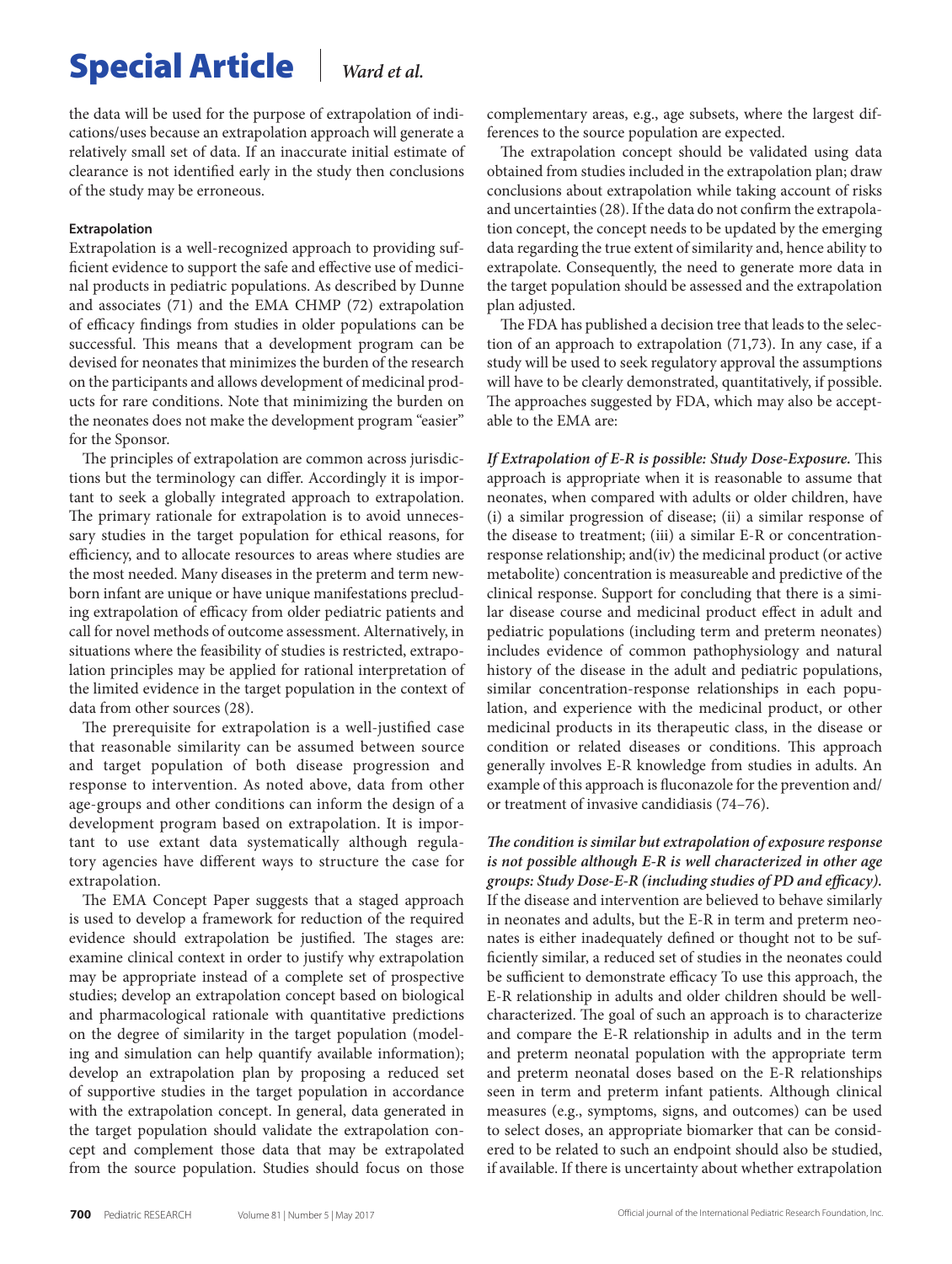of efficacy is appropriate, an adequately powered study using a clinical endpoint may be necessary to provide an answer to the scientific question of interest. An example of this approach is the use of meropenem for the treatment of complicated intraabdominal infections (77,78).

*No extrapolation of E-R is possible: Develop a full neonatal program.* If the disease progression is unique to neonates or its progression and/or response to intervention is undefined or dissimilar to that in adults or older children, then the neonatal plan should provide substantial evidence of the safety and efficacy of the medicinal product in one or more clinical studies, usually evaluating more than one dose. The study objectives are to provide evidence of safety and efficacy and to characterize the PK and E-R relationships to aid in optimizing neonatal dosing strategies. A population PK analysis can be conducted concurrently using PK data from the efficacy study to confirm PK estimates in the gestational age and PNA subgroups. If possible and appropriate, PD endpoints should also be collected in such studies to increase knowledge on the disease and the pharmacological target and to ensure sound dose finding/ selection. An example of a disease limited to term and preterm neonates would be respiratory distress syndrome (79–81).

When response data is collected (efficacy or PD) it should be used to validate and confirm the initial assumptions related to pharmacology, disease history and clinical response to the new compound. Response or PD data may include biomarkers or clinical endpoints for both safety and effectiveness. The specific endpoints for an E-R evaluation for each medicinal product should be discussed with regulators (preferably in a globally coordinated manner). A dedicated PK study is nearly always required for neonates regardless of the approach taken if the investigational medicinal product is likely to be used in this population. Safety data must always be collected.

### **Sampling Procedures**

Conventional PK studies with intensive blood sampling are rarely performed in neonates because of the limited circulating blood volume (82). There is a lack of consensus on permissible blood volumes and there is limited information about the tolerability of blood sampling in neonates (83). Parents are unlikely to consent if the sampling is perceived to be burdensome. Conducting PK sampling during times of routine laboratory sampling (opportunistic sampling) is an approach that reduces the number of blood draws for PK sampling only. This approach can yield similar PK models to study-specific samples taken at optimized time points (84). In any case the total amount of blood taken during a study must be meticulously recorded including blood removed for the study but not used in analysis (e.g., while flushing dead spaces). Cerebrospinal fluid may also be collected for PK sampling during times of routine clinical laboratory evaluations. Scavenged sampling, by using blood or other fluid leftover in the laboratory after clinical studies have been completed, is another noninvasive approach as is the use of residual dried blood spots. Chemical stability of the medicinal product in the storage conditions of

the laboratory should be confirmed. Careful consideration to the timing of dose, time of collecting the samples (to optimize the value of the information to the PK model and fit with clinical and laboratory routines) and the integrity of the samples is important for these approaches. Urine and saliva may be collected noninvasively, but the interpretation of medicinal product analyses can be challenging. The use of salivary diagnostics and genomics has grown in importance and accuracy in correlating with blood levels of various proteins and genes (85,86). Within the next several years, saliva may be used routinely for PK or other laboratory studies if issues relating to transport into saliva and binding proteins can be resolved.

#### **Neonatal Dose Selection for Clinical Pharmacology Studies**

This section presents some general principles, acknowledging that experts in this field must be included in the study team. Since there may be limited information on the safety of the dose of medicinal product to be administered, the dose range in first-in-age group studies requires careful consideration. In general, the potential risk of the treatment must be commensurate with the prospect of direct benefit to the patient or without the prospect of direct benefit, but likely to yield generalizable knowledge about the patient's disorder (87). Factors for consideration include (i) similarity of the disease and E-R in adults or older children; (ii) for enteral preparations, the relative bioavailability and potential differences with types of feeds; (iii) the gestational age, PNA, and developmental stage of the population; (iv) any recognized pharmacogenetic influences on disposition of the medicinal product; (v) the toxicity of the medicinal product; and (vi) PK data from other pediatric populations. Initial doses are nearly always normalized to body size (mg/kg) or some other form of scaling, based on appropriate justification. When uncertainty about the dose is high, cautious approaches will often be appropriate, including initial titration of an intentional low dose or use of therapeutic drug monitoring during the trial.

When extrapolation of efficacy is considered, so that only PK studies are conducted, the PK studies in the neonate should determine how to achieve the same level of systemic exposure in adults or older children. This requires that the neonatal organ responsiveness is similar to that of adults or older children. Dosing, safety, and/or efficacy may be affected by gestational age and PNA because neonates often have wide differences in interpatient variability in PK measures and parameters. In these instances, the sponsor should specify the criteria by which exposure matching would be acceptable. For example, one approach would be to use simulations to select the appropriate dosing strategy to estimate the appropriate range of exposures (e.g., 5th to 95th percentile) shown to be safe and effective in adults or older children.

As science and technology continue to advance, *in silico* and other alternative modeling methods may be developed that can provide preliminary data to inform the design and conduct of PK/PD studies for investigational medicinal products in neonates. For example, the development of a physiologicallybased PK (PBPK) *in silico* model that integrates medicinal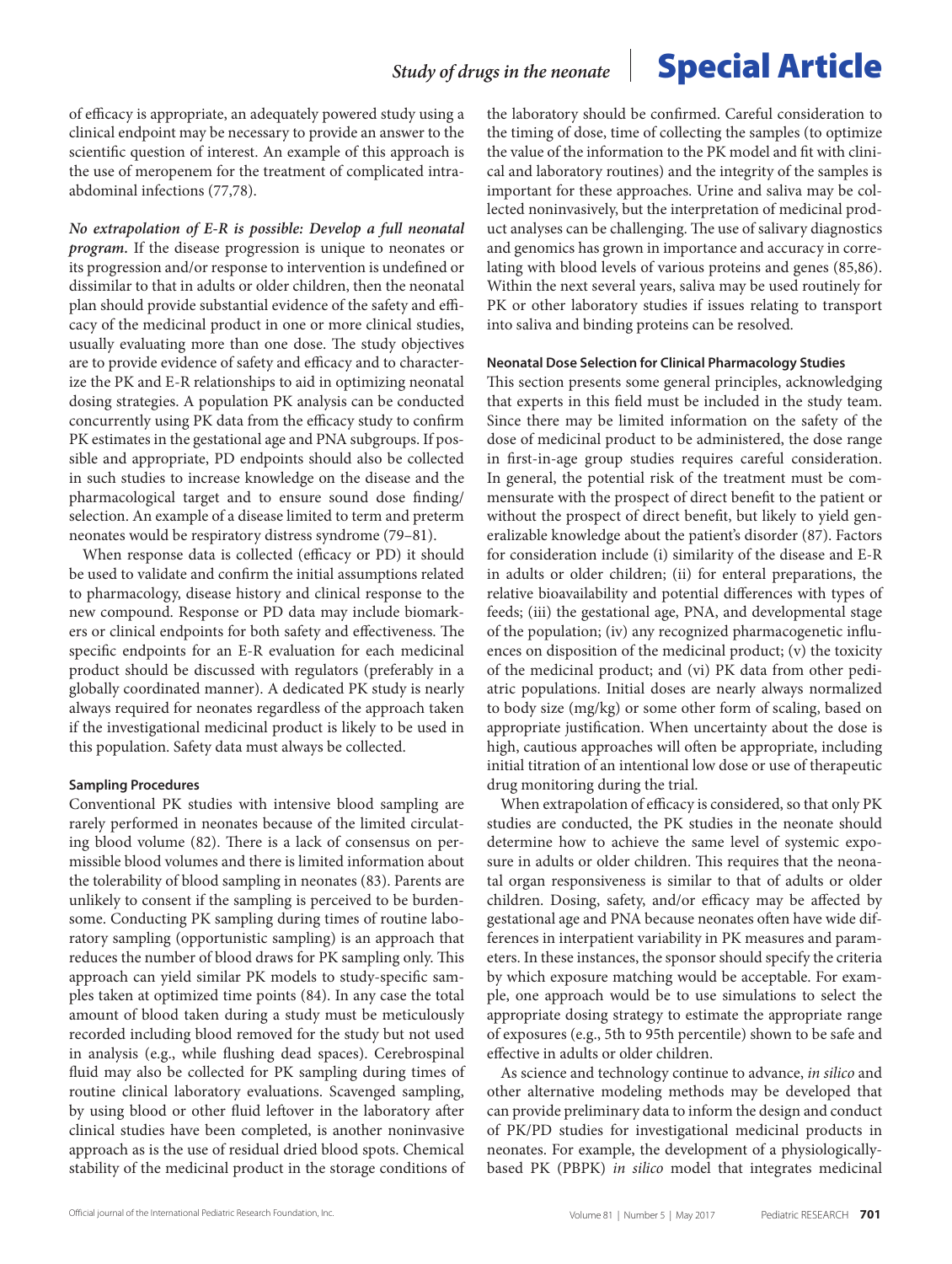product-dependent parameters (e.g., renal clearance and metabolic pathways) and system-dependent parameters (e.g., nonmedicinal product parameters such as blood flow, protein binding, and enzyme and transporter activities) is one possible approach. PBPK has been used in pediatric medicinal product development programs for (i) planning for a first-in-pediatric PK study, (ii) optimizing the study design, (iii) verifying the model in specific gestational and/or PNA groups, (iv) recommending starting doses, (v) informing enzyme ontogeny using a benchmark medicinal product, and (vi) facilitating covariate analysis for the effects of organ dysfunction or medicinal product interactions in pediatric patients (88). The model selected should incorporate *in vivo* PK/PD data obtained in adults and older children as well as human volunteer studies, as appropriate. It is important to evaluate the reliability of the (PBPK/pop-PK/PD) model and its predictions with regards to the prior knowledge and to check the validity of major assumptions.

Clinical trial simulations can be performed to integrate PK, PD, disease progression, and study design considerations to help guide a neonatal medicinal product development program. In neonates, due to constraints related to enrollment and blood sampling, clinical trial simulations can be particularly helpful to assess sample size considerations and design a trial that's both feasible and can adequately evaluate medicinal product exposure, safety, and effectiveness. An estimate of the E-R relationship across a range of body-size doses (dose/ kg) may be important. For the "Dose-Exposure-Response" approaches discussed above, investigation of a range of doses and exposures should allow assessment of those relationships, development of rational dosing instructions and validation/ confirmation of the initial assumptions.

Where PK/PD studies are designed, the dose range should account for observed differences in response between older children and adults with the neonatal population, both in terms of exposure and response (89). For example, there is evidence that pediatric populations are on average less sensitive to antihypertensive medicinal products than the adult population. Therefore, neonatal studies may include exposures greater than the highest medicinal product exposure associated with the approved adult dose, provided that prior data about the E-R relationship and safety information justify such an exposure. Studies of distinctly different ranges of exposure are desirable to provide sufficient information for the calculation of an optimal dose.

### **Neonatal Dosage Forms and Formulations**

There are challenges associated with any route of administration in neonates, as recently summarized by Linakis *et al.*, and the EMA Committee for Medicinal Products for Human Use (2,90). Formulations that permit accurate dosing and enhance adherence or accuracy in dosing (i.e., dose accuracy without manipulation) in neonates are a crucial part of clinical pharmacology studies and subsequent pharmacotherapy. If there is a neonatal indication, an age-appropriate dosage formulation must be made available on the market (91). The route of administration mainly depends on the characteristics of the compound. Although oral or intravenous administration is most common, other routes (e.g., inhalational, intraocular, transcutaneous, intramuscular, subcutaneous or rectal) can be considered when appropriate. Some stages of product development can be done using a product that is not ideal followed by bridging studies when the commercially available preparation becomes available. The appropriateness of bridging results from bioavailability studies in adults to children should be justified, as there could be rare examples of differences in sensitivity toward formulations.

One way to fulfill this requirement is to develop and validate a neonatal formulation, and seek approval for that formulation with respect to the available guidance on how to evaluate such a formulation. Besides concentration and dose flexibility that should result in a reasonable volume to insure accuracy of dosing, excipients are of specific relevance and importance in neonates (92). Excipients with known toxicity in neonates should be avoided (e.g., ethanol, propylene glycol or benzyl alcohol (93,94)), if possible. There has recently been a concerted effort between different stakeholders to build a dataset to cluster the available knowledge—including safety information—on excipients in neonates (95). This has been organized in the Safety and Toxicity of Excipients for Pediatrics (STEP) database at <http://www.eupfi.org/step-database/> for which anyone can register (96). It is possible to measure excipients in microsamples and to perform population PK studies in neonates (97,98). It is important to consider exposure to excipients as well as to active ingredients; that is to assess the circulating concentration-time profile rather than rely on quantitative information about the excipient content of the product. Studies of product use in neonates have shown that many products thought to require excipients can be made without excipients (99). It is possible to use clinical trials to gather data about excipients and there are opportunities for precompetitive collaboration about excipient safety. It can be useful to compare exposures to excipients associated with new products to those in existing products known to be safe, however careful attention should be put on relevance of age, dose, route of administration and disease. Concern about excipients is not a valid reason to defer or avoid the development of a medicinal product for neonates.

If the sponsor demonstrates that all reasonable attempts to develop a stable, specific and safe formulation have failed, the sponsor should develop and validate an age-appropriate formulation that can be prepared by a pharmacist in a licensed pharmacy using an approved medicinal product and commercially available ingredients. If the sponsor conducts the neonatal studies using such a formulation, the following information should be provided in the study report:

- • A statement on how the selected final concentration was optimized to help ensure that the doses can be accurately measured with commercially available dosing devices;
- • A statement that the volume to be prepared is appropriate to be dispensed for a course of therapy for one neonate, unless there are safety factors that necessitate decreasing the volume to be prepared;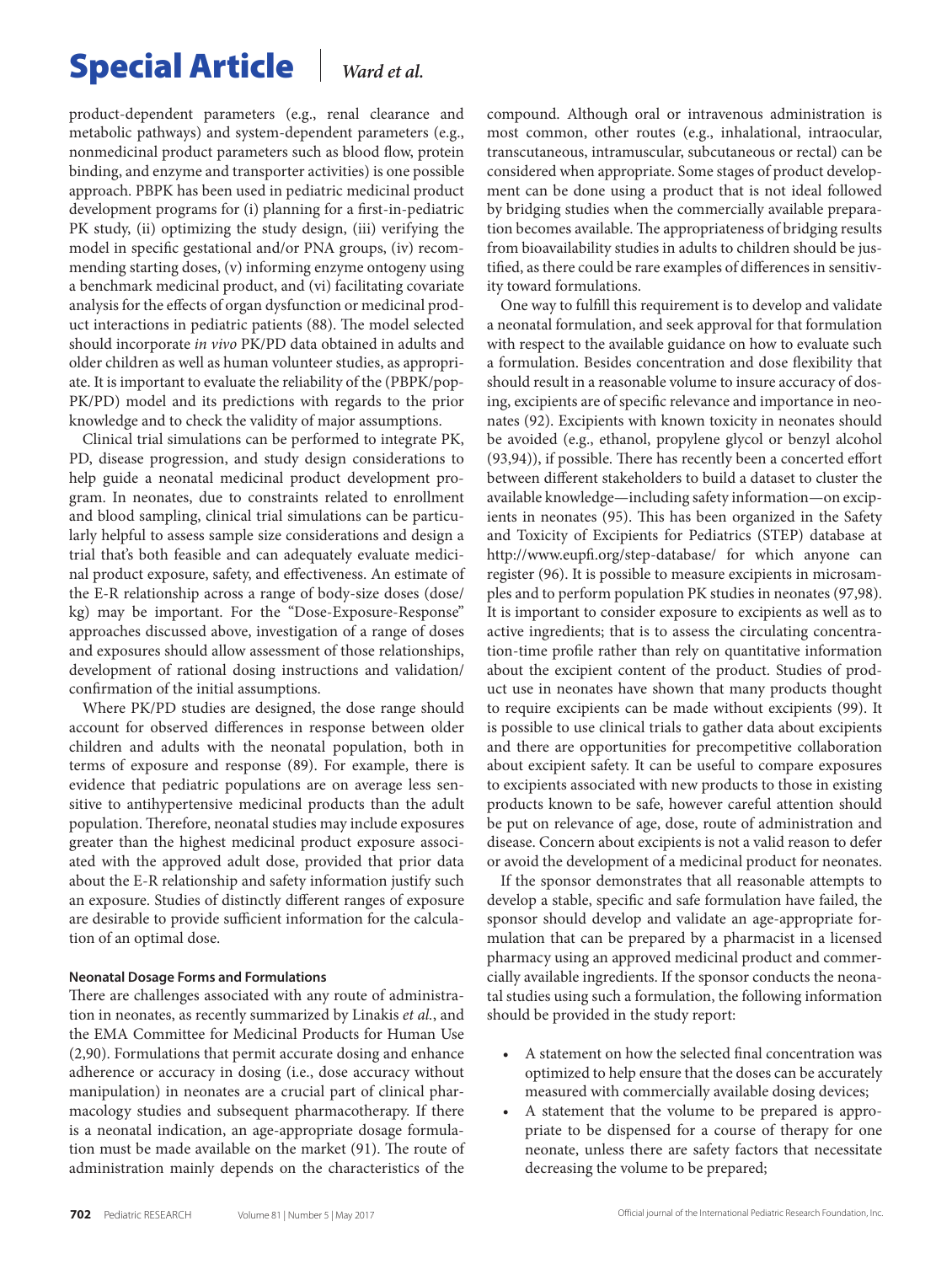- A listing of all excipients, including diluents, suspending and stabilizing agents, sweeteners and flavoring and coloring agents (quality and quantity);
- Information on containers (designated containers should be readily and commercially available to retail pharmacies) and storage requirements (if possible the most user friendly storage condition (room temperature) should be evaluated and or studied);
- Testing results on formulation stability, not to exceed the expiration date of the original medicinal product lot from which the pediatric formulation is derived.

The bioavailability of any formulation used in neonatal studies should be characterized in relation to the adult formulation. If needed, a relative bioavailability study comparing the ageappropriate formulation to the approved medicinal product should be conducted in adults. Potential medicinal productfood (including milk) or vehicle interactions should be considered, such as those that have been reported with apple juice (100). In addition, preterm infants <34wk rarely feed orally, and are most often fed through a nasogastric or orogastric tube, sometimes using an infusion pump. The influences of mixing the product with feeds and rate of administration should be taken into consideration. Binding to the plastic in the most frequently used feeding tubes should be tested. Extended-release dosage forms or combination products produced for adults should be made available for neonates as an age-appropriate formulation when it is appropriate to do so (although prolonged clearance means that there is less need for extended release formulations in the neonatal population). Such formulations should not be limited to drops or liquids, since more novel approaches like uncoated minitablets have been reported (101).

Finally, intravenous administration has specific issues (e.g., dead space, flow rate, flush volume, and medicinal product volume) as recently summarized by Sherwin *et al.* (102). The general guidelines on formulation development of intravenous administration apply, with some aspects that are more specific for neonates. Study medicinal products should be administered separately from other medicinal products if possible. If the medicinal product is administered as a prolonged, continuous infusion then coadministration with other products will be necessary when the product is used in clinical practice, due to limited vascular access. Prior to coadministration, compatibility of the medicinal product with total parenteral nutrition and other relevant intravenous medicinal products needs to be examined. Other aspects of the dosage form should be justified including the intravenous volume (single dose and daily dose) to be administered. Data on the range of potential final strengths (concentration) may be clinically important because it influences the volume administered and dose flexibility. Issues related to electrolyte and excipient exposure, as well as choice and flexibility in diluents, should also be explored and reported.

### **Study Design including Sample Size**

For clinical investigators working to improve the treatment of neonatal diseases with low incidence rates (e.g., rare diseases),

traditional sample size requirements for clinical research may impede the conduct of the trial. Regulatory guidance on trials in small populations advises that alternative approaches to conducting such trials might be suitable if they can improve the interpretability of trial results. Innovative trial designs that have been used in rare disease populations may be applicable to neonates. Algorithms for application of innovative trial designs to neonates have not yet been developed. However, integrating aspects of innovative trial designs into more "standard'' approaches may include adaptive designs, defined as ''a study that includes a prospectively planned opportunity for modification of one or more specified aspects of the study design and hypotheses. This should be based on analysis of data (usually interim data) from subjects in the study (103).

Examples of such study modifications could include: (i) changes in power calculations leading to enrollment modification and early termination criteria stemming from a futility analysis; (ii)use of pragmatic trials which include patients in routine clinical practice settings, typically incorporating comparative effectiveness research comparing the safety and effectiveness of diagnostic, therapeutic, or delivery system options; (iii) incorporation of additional nontrial neonatal data from electronic health records and other auditable sources on medicinal product dose and response; and (iv) incorporation of prior information through Bayesian techniques may make adaptive designs even more practical and powerful.

*Number of Patients.* The precision of PK and E-R parameters in the sample size calculation are critical for neonatal studies. Prior knowledge of the disease, exposure, and response from adult and other relevant pediatric data, such as that related to variability, can be used to derive sample size for ensuring precise parameter estimation. The sponsor should account for potential sources of variability, including intersubject and intrasubject variability, and differences between adults and older children in the final selection of the sample size for each age group.

The sponsor should discuss and justify the distribution of the number of participants across each age range and the appropriateness of the ranges with regulators, because this will be medicinal product-specific. For example, one approach would be to prospectively target a 95% confidence interval within 60% and 140% of the geometric mean estimates of clearance and volume of distribution for the medicinal product in each subgroup with at least 80% power. In general, noncompartmental modeling with rich sampling has not been used in neonates. Instead, population PK modeling analysis based on sparse PK sampling, or other scientifically justified methods can be applied to achieve this precision standard (104). Conceivably, certain disease states might not allow for recruitment of an adequate number of participants to meet the standard, but practical considerations should be taken into account in determining the sample size.

*Number of Samples per Patient.* The number of blood samples collected in a clinical pharmacology study, to estimate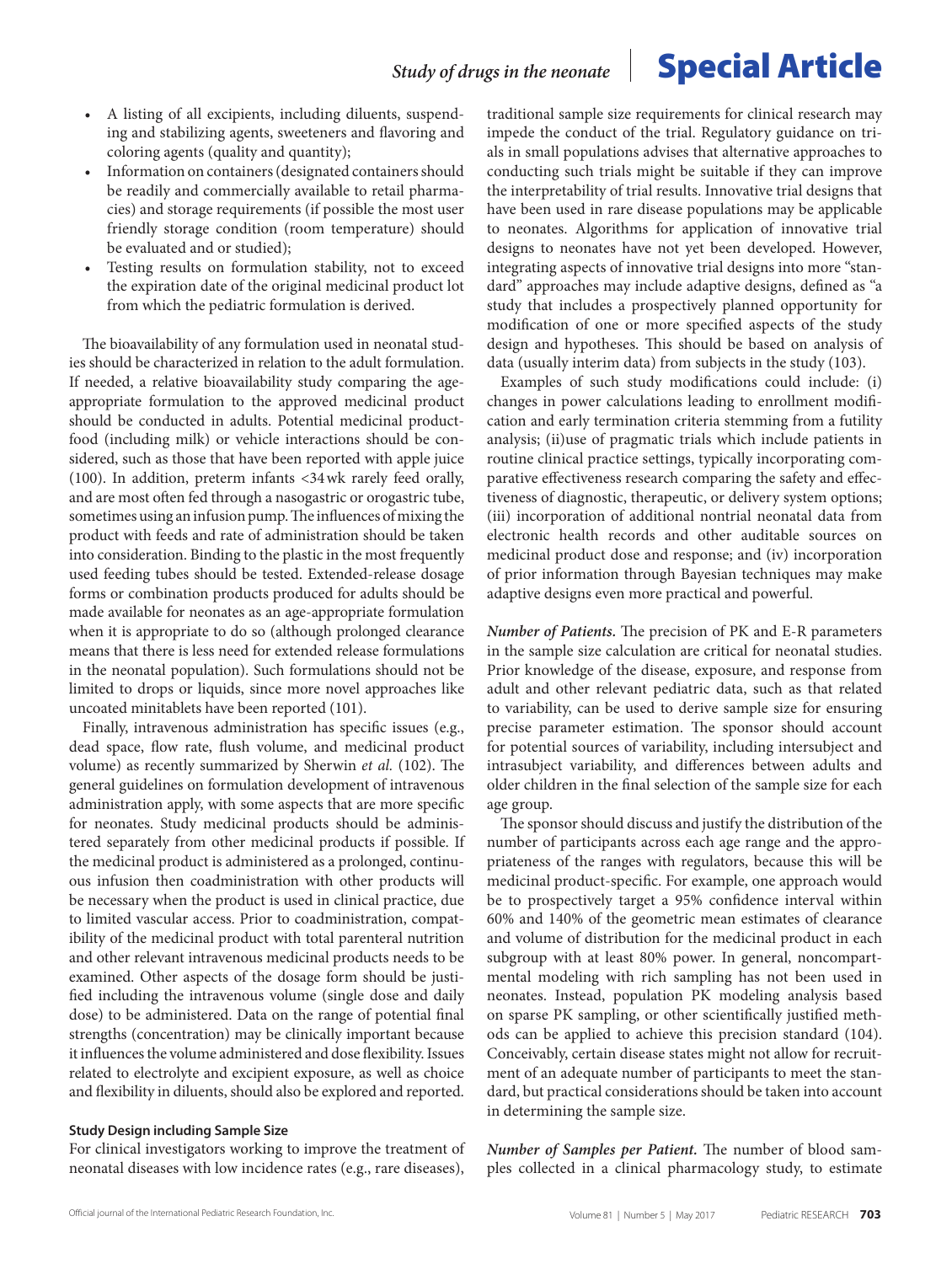PK measures and parameters for each patient in the study should be carefully considered. The number of samples is often very limited in neonates (for more on collection of blood or plasma samples, see section below). Using times of routine blood draws (e.g., clinically indicated laboratory testing) for opportunistic sampling can reduce the number of blood draws for research purposes only. Clinical trial simulations or optimal sampling techniques may be recommended to justify the proposed sampling scheme. Blood volume limitations for PK sampling will vary by gestational and PNA and this can affect the number of PK samples for medicinal products requiring >0.5ml of whole blood per sample. Newer microsampling techniques can provide measurements of multiple analytes (e.g., electrolytes, blood glucose, and blood gases) on a single 0.3ml sample of blood. Accelerator mass spectrometry can use samples as small as  $7 \mu$ l. Additional sampling for medicinal product or metabolite concentrations is also recommended when an adverse event occurs.

*Sample Collection.* Blood or plasma concentrations of medicinal product or metabolites have been used as supporting evidence of effect or dose selection through E-R analyses in children. However, the volume and frequency of blood sampling are often of concern in neonatal studies (105). Blood samples can be obtained by direct venipuncture or through the use of an indwelling intravascular catheter, especially with the need for repeated samples. Heel sticks, commonly used in this population, can also be used to collect blood samples. Unless there are data that indicate a difference between arterial, venous, and capillary blood concentrations, all sources of blood should be allowed. In order to validate the microanalytic approaches in neonatal PK studies, this approach needs to be incorporated into adult development programs by inclusion of capillary samples when possible. The volume and frequency of blood sampling can be minimized by using microvolume medicinal product assays, dried blood spots, sparse-sampling techniques, and population PK approaches. These types of assays and analyses are especially relevant when studying neonates (106). Modern assay techniques allow small sample volumes to be used to determine medicinal product concentration, but data quality may be affected if the sample volume is insufficient to allow for reanalysis when necessary (107). Blood samples for analysis should be collected from the circulating blood volume and not from reservoir dead space created by catheters or other devices. Sampling technique is critical when using available neonatal indwelling intravenous catheters. The time of sample collection, proper sample transportation and storage, and sample handling techniques should be documented. Whenever possible, PK samples should be collected from a separate site from the one used to administer the medicinal product. The collection of fluids including blood, cerebral spinal fluid, or bronchial fluids for medicinal product concentration measurements may be beneficial when samples are being obtained for clinical purposes. Noninvasive sampling procedures, such as urine and saliva collection, may

be adequate if correlated with outcomes or if the correlation with blood or plasma levels has been documented.

Given the difficulty in collecting blood samples in neonates, special approaches to allow optimal times of sample collection may be useful (108–110). Sampling windows may need to be wider than is typical for an adult study to account for difficulty in sampling. The sampling scheme should be planned carefully to obtain the maximum information using the minimum number of samples. If possible, additional PK samples should be collected when adverse events occur in order to better understand the relationship between medicinal product exposure and potential toxicity. Samples for DNA should be collected when appropriate, as discussed previously.

Participant welfare is of paramount importance during clinical trials. Trial planning needs to account for the availability of experienced staff, techniques for analgesia (e.g., topical anesthetics, pacifiers or oral sucrose) and applicability across different units. During the first week or two after birth, sick neonates may have umbilical catheters, which may be an optimal site for blood sampling. The small caliber of other vascular access devices in neonates may limit direct sampling (e.g., venous cannulae or long lines). Neonates are susceptible to infections so multiple samples from surgicallyplaced (Broviac/Hickman) or other central lines may need to be limited (111). The pros and cons of sampling routes have been summarized (112).

*Covariates and Phenotype Data.* The sponsor should obtain, at a minimum, the following covariates for each neonate: gestational age at birth, birth weight and head circumference, PNA, current weight, race, ethnicity, sex, diagnoses, concomitant and recent medications or intravenous fluids (including blood transfusions), and relevant laboratory tests that reflect the function of the organs responsible for medicinal product elimination. Occasionally the weight that dosing is based on may differ from the actual weight (e.g., treatment of neonatal abstinence syndrome with opioids). Investigators are encouraged to collect DNA samples in neonatal PK studies under the circumstances described above, along with appropriate phenotypic information to optimize the interpretation of pharmacogenetic influences on PK and PD parameters. For example, when genetic information is obtained for a cytochrome P450 enzyme, the sponsor should examine the influence of genetic mutations on PK, PD, and/or dose-response to determine whether genetically defined subsets of patients may need special dosing considerations (113).

The sponsor should examine the relationship between the covariates and the PK of the medicinal product of interest. The contribution of size (e.g., body weight), maturation (e.g., gestational age at birth, PNA, PMA), and other covariates to PK variability should be assessed. If factors affecting the PK of the medicinal product are to be studied (e.g., the effect of a concomitant medication or the presence or absence of a disease), a justification for the numbers of patients with and without those factors in the study should be included.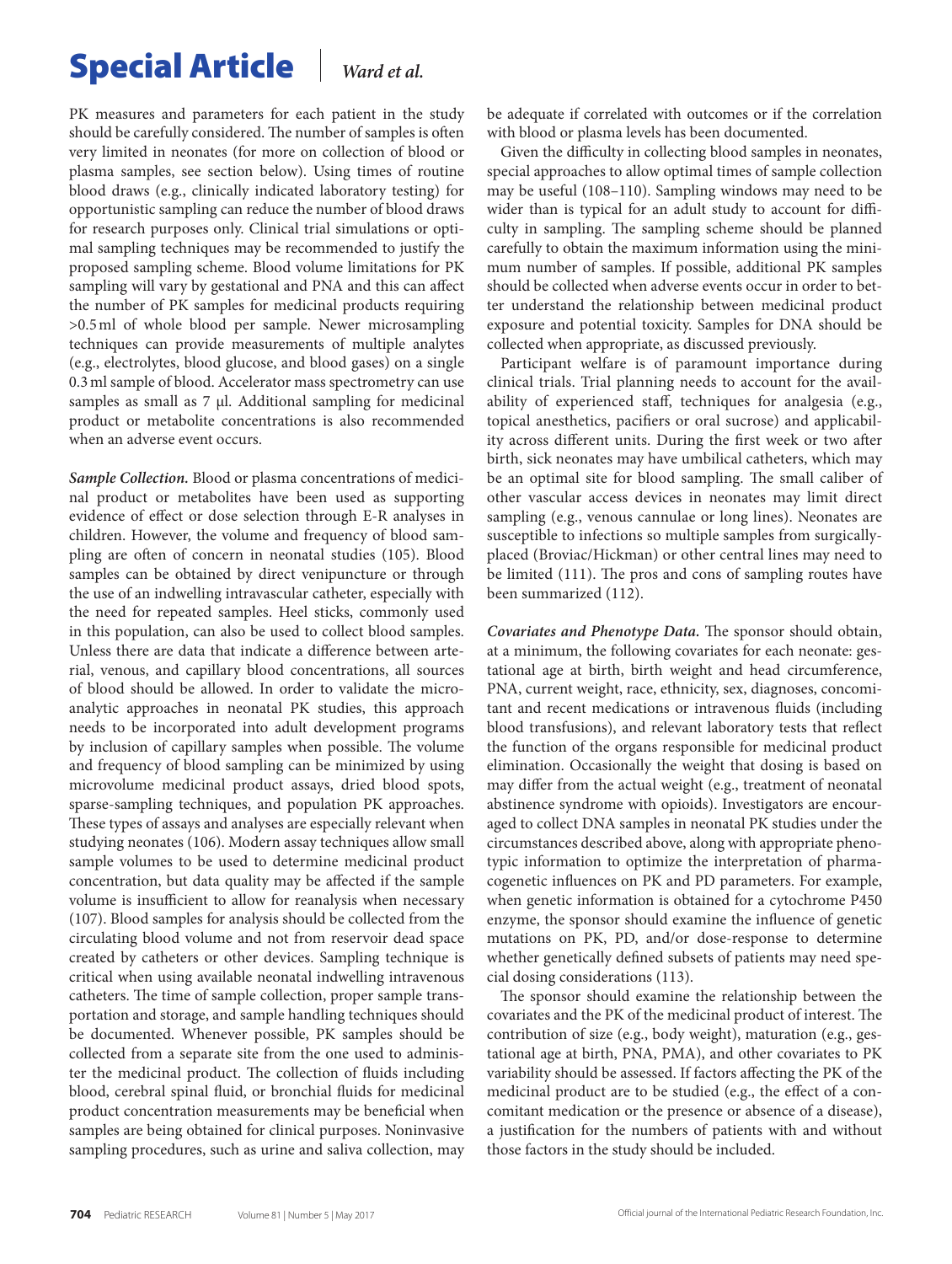*Sample Analysis.* An accurate, precise, sensitive, chemicallyspecific, and reproducible analytical method to quantify the medicinal product and metabolites in the biologic fluids of interest is essential. A method that is readily adaptable and that uses only minimum sample volumes should be chosen.

#### **Data Analysis**

Two basic approaches for performing the PK analysis in neonates can be used; a noncompartmental PK approach and a population PK approach.

*Noncompartmental Analysis.* The noncompartmental analysis PK approach involves administering either single or multiple doses of a medicinal product to a relatively small group of patients with relatively frequent blood and urine sample collection. Samples are collected over specified time intervals chosen on the basis of absorption and disposition half-lives (predicted from other studies with modification based on known maturation of the route(s) of disposition), and subsequently assayed for either total or unbound concentrations of medicinal product and relevant metabolites. Noncompartmental analysis can be used to establish PK parameters such as area under the curve (AUC), maximum (peak) concentration  $(C_{\text{max}})$ , clearance (CL), volume of distribution, and half-life which are descriptive of the concentration of medicinal product or metabolite(s) over time. Data are usually expressed as the means of the relevant measure or parameter and interindividual variances. This approach should include a sufficient number of neonates to give a precise estimate of the mean: standard approaches can be applied to neonates. If medicinal product administration and sampling are repeated in a PK study, some understanding of intraindividual variability in PK parameters can be obtained. A noncompartmental approach is often not feasible in neonates.

*Population Analysis.* An alternative approach for analysis in pediatric clinical pharmacology studies is the population approach to PK analysis. Population PK accommodates infrequent (sparse), but informative, sampling of blood or plasma from a larger patient population than would be used in a compartmental or noncompartmental analysis PK approach to determine PK parameters. Sparse sampling of blood or plasma is considered more acceptable for neonatal studies, because the total volume of blood sampled can be minimized. Sampling can often be performed concurrently with clinically necessary blood or urine sampling. Because relatively large numbers of patients are studied and samples can be collected at various times of the day and repeated over time in a given patient, estimates of both population and individual means, as well as estimates of intra and intersubject variability, can be obtained if the population PK study is properly designed.

E-R analyses predominantly employ a population analysis approach. Individual analysis is generally not recommended unless responses from a wide range of doses from each neonate are available. Simultaneous modeling of data across all enrolled neonates provides the best opportunity to describe the E-R relationship.

#### **Adverse and Serious Adverse Event Reporting**

It is crucial to capture safety data in all neonatal clinical pharmacology studies. This need is particularly acute in neonates because of the limited number of participants in clinical studies—particularly if an extrapolation approach is used. Safety must be included in the objectives of all studies of medicinal products in neonates. Maturing organs may be damaged in the neonatal period, but that damage may only become manifest as the child develops. It is often difficult to distinguish whether morbidity and mortality observed in a critically ill neonate is from a possible effect of the medicinal product being studied or the underlying clinical condition (especially in neonates at the limits of viability). Neonatal pharmacovigilance has been described (114). Du *et al.* have outlined and tested a method for evaluation of the relation of an adverse event to the administration of a medication (115). They developed a classification of the relation to the medicinal product as definite, probable, possible or unlikely based on the following 13 criteria:

- 1. Timing of the event relative to the administration of the medication
- 2. Whether the event was a well-documented complication of the medication
- 3. Whether there are published reports of the event related to the suspected medicinal product in neonates
- 4. Whether the event was a change in a pre-existing condition
- 5. Whether alternative explanations might explain the event
- 6. Whether any alternative explanations are able to be confirmed
- 7. Whether the event improved after the medicinal product was discontinued
- 8. Whether a reduction in dosage reduced the severity of the event
- 9. Whether the event improved after administration of a specific antagonist
- 10. Whether the event improved or disappeared while the patient continued to receive the suspected medication
- 11. Whether the event reappeared or worsened when the suspected medication was reintroduced
- 12. Whether the suspected medication was detected in blood or other body fluids in toxic concentrations
- 13. Whether there was unequivocal evidence that the dose was an overdose

Adverse events represent any change in a condition or appearance of a new problem that was not present before the beginning of the study medication. Such changes in condition are quite common in all premature neonates who are not involved in a study making it difficult to distinguish medicinal product-related changes and potential interactions between medicinal products. A placebo treated group can be quite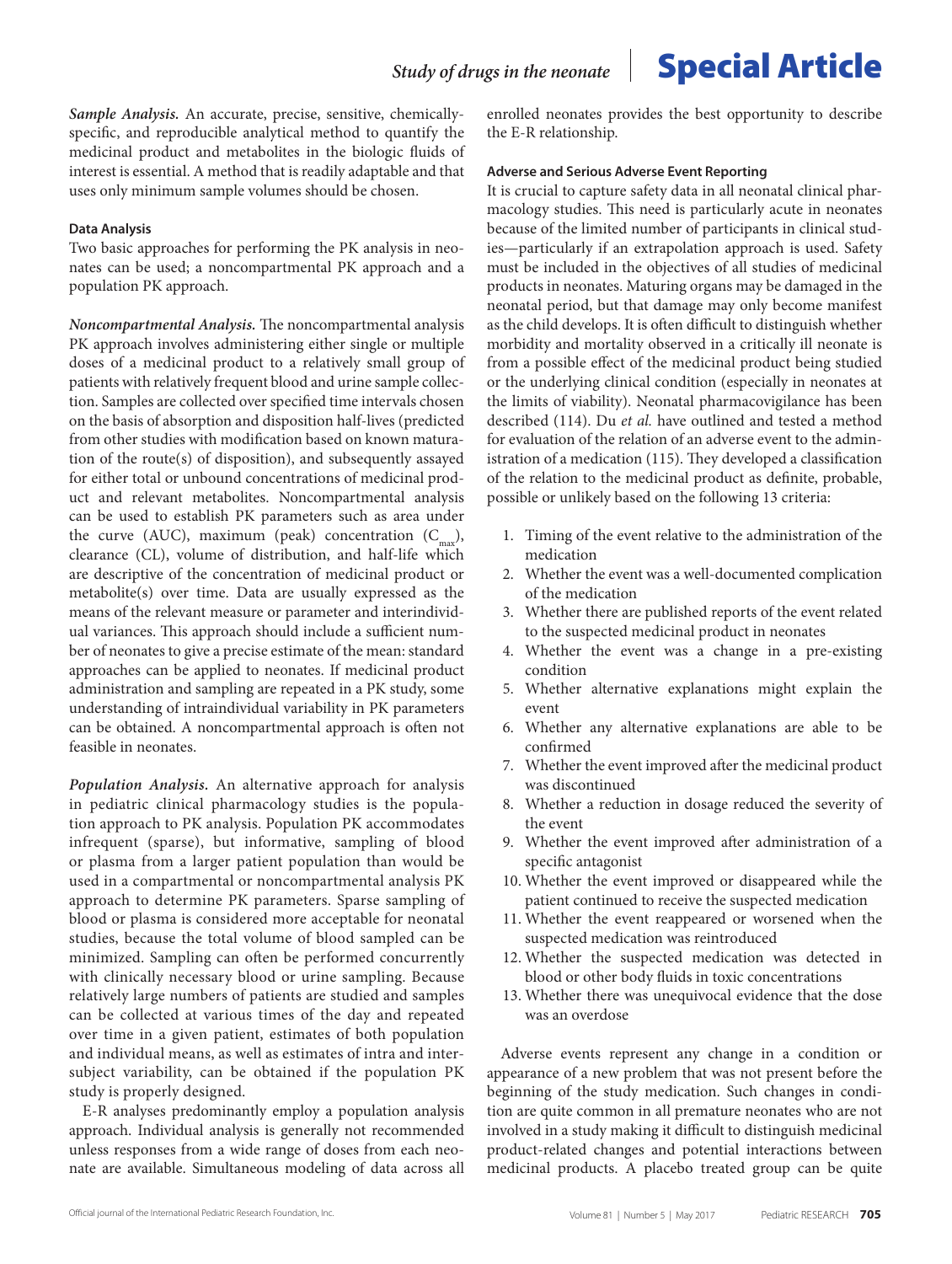important in separating out the effects of a study medication from changes related to the underlying condition (e.g., prematurity). Appropriate reporting of serious adverse events and adverse events to designated Institutional Review Boards, Data Safety Monitoring Committees, and Regulatory Agencies should occur based on regulations in each country where the research is being conducted. It is worth noting that in some countries, serious adverse events that are anticipated as part of neonatal intensive care and are thought to be unrelated to the study medicinal products or procedures may be reported over the same timelines as nonserious adverse events.

### ETHICAL CONSIDERATIONS

During the last 50 y, medical treatment of sick neonates has progressed from antibiotics to mechanical ventilation to prolonged artificial heart-lung support with extracorporeal membrane oxygenators. Numerous medicinal products accompany these medically complex treatments, but most are prescribed off-label or not licensed for the treatment of neonates (11,116). Even the few that are labeled for the neonate are unlikely to have received adequate study to support prescribing for the extremely premature neonate. Treatment of neonates with medical products without the benefit of comparable evidence provided for adults through appropriate clinical trials is usually unethical (117,118).

Not only do clinical trials in neonates present special medical and pharmacologic challenges that have been outlined above, they also present ethical challenges (119). Neonates are a vulnerable population for a variety of reasons such as the inability to comprehend the risks of a study, to express their views about those risks or to choose whether or not to participate (28,120). As noted at several points in this document, there are significant uncertainties about the effects of medicinal products, the optimal dose and the long-term consequences of administering medicinal products to neonates. These factors make a benefit-risk balance more difficult than in other settings. Sick neonates face significant burdens during routine care. The additional burdens of participation in clinical research need careful justification. Nevertheless it is more important to protect neonates from poor or missing medicinal products by conducting well-planned and justified research than it is to protect neonates from research.

In order to provide adequate protection for children in clinical trials, many countries have developed guidelines about how the studies should be conducted (3,6,22,105,121–123). As clinical trials have become international in scope, it is essential to adhere to the pediatric policies within each country and those of the responsible Ethics Committees while adapting to the needs of neonates. However, variations among nations and among local Institutional Review Board's (IRB's) within countries in the interpretation and implementation of guidelines for studies in neonates can present challenges to any international clinical trial.

Certain ethical principles that are found in most international regulations related to clinical trials apply to neonates (22). International guidelines such as ICH E6 state that "before a trial is initiated, foreseeable risks and inconveniences should be weighed against the anticipated benefit for the individual trial subject and society. A trial should be initiated and continued only if the anticipated benefits justify the risks" (22). In general, most, if not all investigators, regulators, regulations and ethicists recognize that neonates are a vulnerable population that should only be exposed to low risk interventions. Some national guidelines manage the process of weighing risks against benefits of a trial by classifying the risks, for example as minimal risk (4,124). Some countries recognize a category of trials that represent a minor increase over minimal risk (125). The use of risk categories adds to the complexity of assessing risk because the interpretation of which interventions are low or minimal risk varies between countries and Ethics Committees. Some Ethics Committees would classify a blood draw as minimal risk while others regard this as a minor increase over minimal risk (126). For studies classified as a minor increase over minimal risk that provide the prospect of direct benefit for the subject, the ceiling on risk is determined by whether it is proportional to the probability and magnitude of benefit (127). According to most regulatory guidelines, a clinical trial without the prospect of direct benefit to the individual neonate is possible with appropriate parental consent, but only if the trial will provide generalizable knowledge about the underlying condition being studied (87). Parents/guardians, children and neonatal care providers can provide important advice about acceptable levels of risk relative to the potential benefits and should be included early in the planning process for all clinical trials involving children, especially neonates (14,22–24). If available data do not indicate whether a specific treatment is beneficial for neonates, then participation in a study about the treatment is deemed to provide a prospect of direct benefit for those infants receiving the investigational product. When a placebo arm is involved, risk to those infants must be low (128). In any case, therapeutic trials are usually conducted in neonates with a condition or disorder for which the medicinal product is indicated. It is essential to recognize that neonates face significant risks because of exposure to medicinal products that have not been adequately evaluated (129,130). Once new, improved medicinal products reach the market, they will be used in neonates even if they have not been studied adequately in this population. Furthermore, sick neonates are routinely exposed to a number of interventions as part of routine clinical care, many of which are painful (131). In this context, the risks and potential harms arising from research studies may not add substantively to the burdens borne by neonates. The risks, burdens and benefits of each research study should be identified. For each study the recognition of acceptable risks and burdens should be based on an explicit balance with the benefits of research in a way that takes into account the views of families.

Before initiation of a clinical trial, a duly appointed, independent Ethics Committee must approve the proposed trial. The Ethics Committee must have access to sufficient expertise in neonatal research. Given the limited number of relevant experts and the need for consistent decision-making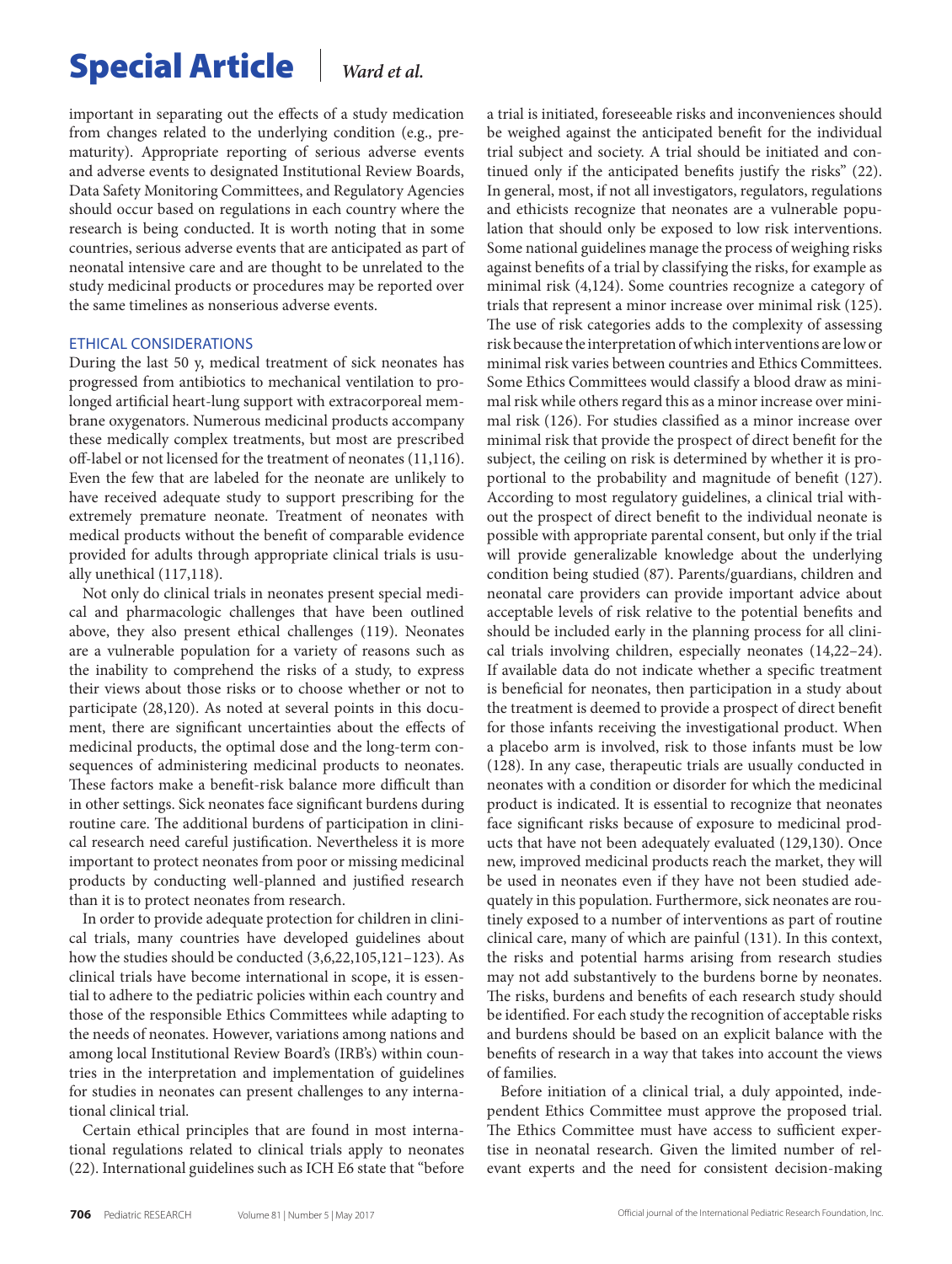arrangements, federated Ethics Committees or a single Ethics Committee for each country will work particularly well for neonatal clinical trials (similar to current models for cancer trials) as long as it includes appropriate expertise.

An Independent Data, Safety and Monitoring Board (separate from the local Ethics Committee) may be needed to oversee the trial (122,132). This committee should be comprised of Pediatricians and/or Neonatologists, Biostatisticians, community members, and other appropriate personnel with sufficient expertise to be able to examine the safety and efficacy of the trial and stop a trial if there are significant concerns about safety or if it becomes apparent (through interim analyses) that the medicinal product is not efficacious.

Permission for the participation of a neonate in a clinical trial can be challenging. This permission must be free of undue influence and coercion, although the parents or legally appointed guardian(s) of a sick neonate are likely to be in a state of heightened anxiety. This heightened anxiety may make the possibility of benefit from a therapeutic intervention seem particularly attractive or the uncertainty about therapeutic options and outcomes in a randomized trial particularly stressful. The person obtaining parental permission must remain neutral and maintain equipoise about whether either arm of the study is better or worse. Parents must be provided ample time to consider the study and to formulate questions about their child's participation. The definition of ample time will depend on the context of the study. Families may visit sick neonates irregularly and consent procedures need to account for this. When it is appropriate for the study design, the process of continuous consent allows families to extend the decisionmaking process (133).

Ethical considerations may be interpreted differently in different jurisdictions. Sponsors and investigators need to be mindful of the variation in ethical approaches while aiming to develop a consistent global approach and avoid locating studies in outside countries where the regulatory agencies will be most flexible and provide limited oversight. This will be become increasingly complex with an increased number of clinical trials in neonates being conducted in multiple countries simultaneously, requiring standardizing and harmonizing clinical and ethical approaches globally. Despite the ethical challenges of conducting clinical trials in neonates, they do deserve the benefit of drug therapy grounded in thorough studies conducted in patients with similar degrees of immaturity.

### **CONCLUSIONS**

Neonatal clinical pharmacology studies are unique. There is an ethical imperative to minimize the number of participants in neonatal clinical studies and a need to study new and existing medicinal products as efficiently as possible. These drivers promote an approach to clinical pharmacology that starts with a broad search for existing knowledge and uses pharmacometric tools to integrate existing knowledge in order to plan and analyze clinical studies. The interpretation of new and existing knowledge is an iterative process with multiple review steps.

It is important to plan neonatal studies early in the medicinal product development process. Important data to support the application of a medicinal product to neonates may need to be gathered during the adult phases of clinical medicinal product development. Preclinical studies may need to include juvenile animal studies.

Multiple stakeholders must work well together to insure the successful development and regulation of neonatal medicinal products, and the International Neonatal Consortium (INC) was established to help promote that collaborative process. Establishing and maintaining relationships among the key stakeholders of a neonatal development plan need special attention. Teams including regulators need to be open-minded about study design and focused on filling information gaps using the most appropriate approach. Sponsors and investigators need to develop better ways to share information relevant to all neonatal studies in a precompetitive way. For example, pooling adverse event rates in the placebo arms of neonatal trials will inform all clinical development programs by identifying the rates of anticipated adverse events in neonates who have not been exposed to novel treatments. Information about how surrogate outcomes relate to clinically important outcomes will improve the design of clinical programs by allowing the refinement of surrogate outcome measures. It is essential that both positive and negative trials be published so that all relevant information concerning the outcomes of a trial is available.

Many neonatal conditions have a major public health impact but involve rare diseases and have relatively few patients. This means that a global development pathway is needed for most medicinal products used in neonates. While sponsors need to work closely with multiple regulatory agencies and investigators, regulators need to develop processes to reach agreement as often as possible during the development and implementation of neonatal programs to develop medicinal products.

#### **SUPPLEMENTARY MATERIAL**

Supplementary material is linked to the online version of the paper at <http://www.nature.com/pr>

#### **ACKNOWLEDGMENTS**

The authors gratefully acknowledge the review by Ralph Bax (EMA), Skip Nelson (FDA), Agnes Klein (Health Canada), Christine Gleason (March of Dimes), and Nick Hall (Graham's Foundation).

#### **WORKSHOP**

On 23 October 2015, the Clinical Pharmacology Workgroup of INC held a workshop in Washington, D.C. to draft this document. Cochaired by Robert Ward, Jeffrey Barrett, and Karel Allegaert, participants at the workshop and INC members who contributed to drafting and finalizing the document included the following: Dina Apele Freimane, Pauls Stradins Clinical University Hospital, Latvia; Jack Aranda, University Hospital of Brooklyn; Ronald Ariagno, Stanford University/US Food and Drug Administration; Daniel Benjamin, Duke University; Raafat Bishai, AstraZeneca; Edmund Capparelli, University of California, San Diego; Edress Darsey, Pfizer; Jonathan M. Davis, Tufts Medical Center and the Tufts Clinical and Translational Science Institute; Walter Kraft, Thomas Jefferson University; Irja Lutsar, University of Tartu, Estonia; Jeffrey Ming, Sanofi Pharmaceuticals; Yeruk Mulugeta, US Food and Drug Administration; Min-Soo Park, Yonsei University College of Medicine; Ronald Portman, Novartis Pharmaceuticals; Randy Prescilla, Eli Lilly and Company/Boston's Children Hospital; Catherine Sherwin, University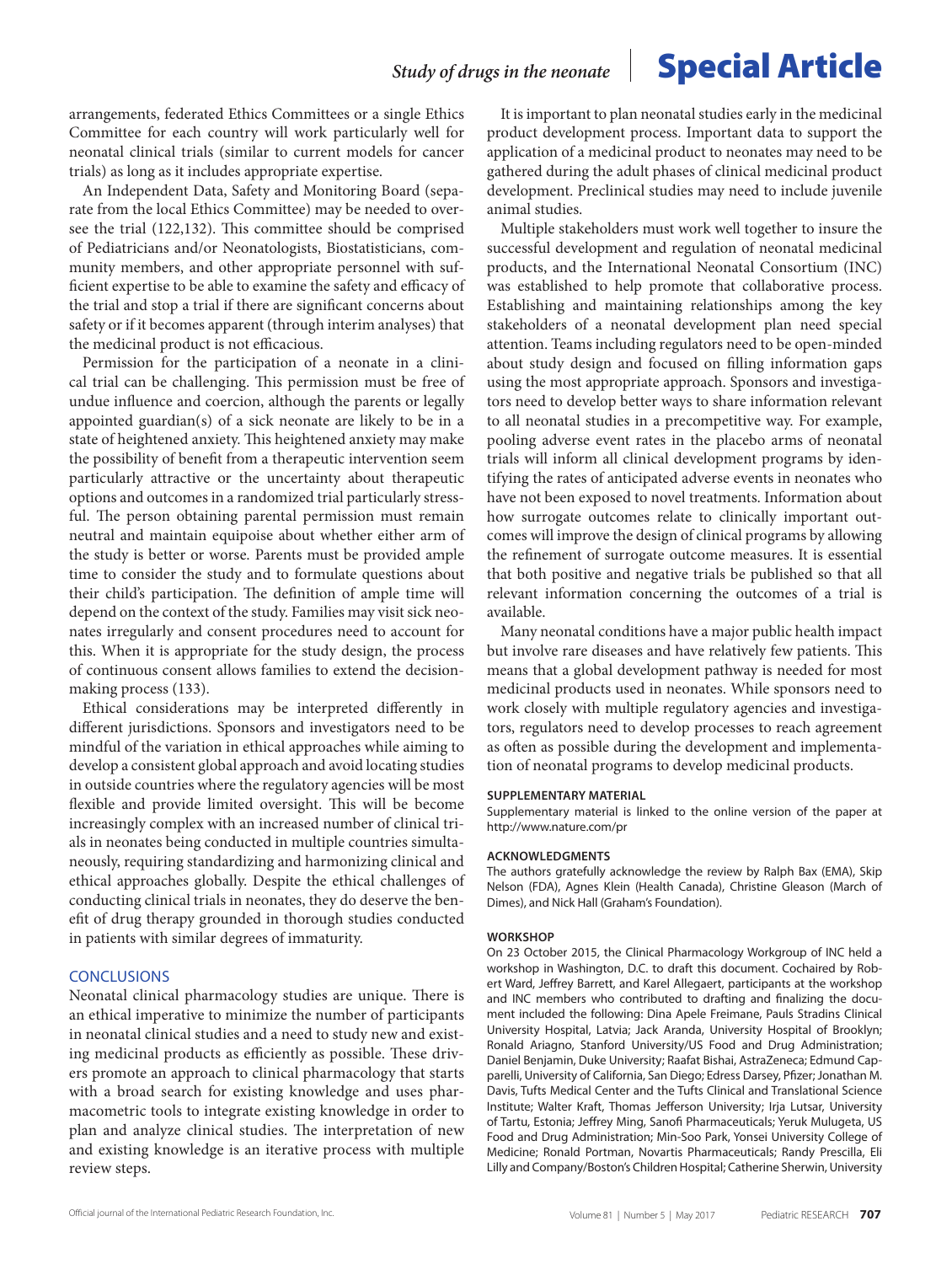of Utah; Vikram Sinha, US Food and Drug Administration; Ine Skottheim Rusten, Norwegian Medicines Agency; Adina Tocoian, Shire; Mark Turner, University of Liverpool; John van den Anker, Children's National Health System, University of Basel Children's Hospital, and Sophia Children's Hospital; Alexander Vinks, Cincinnati Children's Hospital Medical Center; Kelly Wade, Children's Hospital of Philadelphia; Siri Wang, Norwegian Medicines Agency; Anne Zajicek, National Institutes of Health.

#### **DISCLAIMERS**

The views expressed in this article are the personal views of the authors and may not be understood or quoted as being made on behalf of or reflecting the position of the European Medicines Agency (EMA) or one of its committees or working parties or the position of the US FDA.

#### **STATEMENT OF FINANCIAL SUPPORT**

The International Neonatal Consortium (INC) is supported in part by grant number U18FD005320-01 from the US Food and Drug Administration (FDA) to the Critical Path Institute [\(http://c-path.org](http://c-path.org)) and through annual dues of member companies.

Disclosure: The authors declared no potential conflicts of interest with respect to the authorship and/or publication of this article. Two coauthors are employees of a pharmaceutical company, as noted in the list of affiliations. No products are discussed in this article. The consortium aims to improve methods that can be applied to evaluating the safety and effectiveness of any medical product for neonates and is consequently drug agnostic.

#### **References**

- 1. General Clinical Pharmacology Considerations for Pediatric Studies for Drugs and Biological Products. Draft Guidance for Industry. 2014. [http://](http://www.fda.gov/downloads/drugs/guidancecomplianceregulatoryinformation/guidances/ucm425885.pdf) [www.fda.gov/downloads/drugs/guidancecomplianceregulatoryinforma](http://www.fda.gov/downloads/drugs/guidancecomplianceregulatoryinformation/guidances/ucm425885.pdf)[tion/guidances/ucm425885.pdf](http://www.fda.gov/downloads/drugs/guidancecomplianceregulatoryinformation/guidances/ucm425885.pdf).
- 2. Guideline on the Investigation of Medicinal Products in the Term and Preterm Neonate. 2007. [http://www.ema.europa.eu/docs/en\\_GB/docu](http://www.ema.europa.eu/docs/en_GB/document_library/Scientific_guideline/2009/09/WC500003750.pdf)[ment\\_library/Scientific\\_guideline/2009/09/WC500003750.pdf.](http://www.ema.europa.eu/docs/en_GB/document_library/Scientific_guideline/2009/09/WC500003750.pdf)
- 3. International Conference on Harmonization: Clinical Investigation of Medicinal Products in the Pediatric Population E11. 2000. [http://www.ich.](http://www.ich.org/fileadmin/Public_Web_Site/ICH_Products/Guidelines/Efficacy/E11/ICH_E11_R1_Step_2_25Aug2016_Final.pdf) [org/fileadmin/Public\\_Web\\_Site/ICH\\_Products/Guidelines/Efficacy/E11/](http://www.ich.org/fileadmin/Public_Web_Site/ICH_Products/Guidelines/Efficacy/E11/ICH_E11_R1_Step_2_25Aug2016_Final.pdf) [ICH\\_E11\\_R1\\_Step\\_2\\_25Aug2016\\_Final.pdf.](http://www.ich.org/fileadmin/Public_Web_Site/ICH_Products/Guidelines/Efficacy/E11/ICH_E11_R1_Step_2_25Aug2016_Final.pdf)
- 4. Tri-Council policy statement 2: ethical conduct for research involving humans. 2014. [http://www.pre.ethics.gc.ca/pdf/eng/tcps2-2014/TCPS\\_2\\_](http://www.pre.ethics.gc.ca/pdf/eng/tcps2-2014/TCPS_2_FINAL_Web.pdf) [FINAL\\_Web.pdf](http://www.pre.ethics.gc.ca/pdf/eng/tcps2-2014/TCPS_2_FINAL_Web.pdf). [http://www.pre.ethics.gc.ca/pdf/eng/tcps2-2014/High](http://www.pre.ethics.gc.ca/pdf/eng/tcps2-2014/Highlights_of_Changes_EN.pdf)[lights\\_of\\_Changes\\_EN.pdf.](http://www.pre.ethics.gc.ca/pdf/eng/tcps2-2014/Highlights_of_Changes_EN.pdf)
- 5. Survey of Current Guidance for Child Health Clinical Trials. The StaR Child Health Project: Standards for Research with Children. 2009. [http://www.](http://www.who.int/childmedicines/publications/GUIDANCECHILDHEALTH.pdf) [who.int/childmedicines/publications/GUIDANCECHILDHEALTH.pdf.](http://www.who.int/childmedicines/publications/GUIDANCECHILDHEALTH.pdf)
- 6. REGULATION (EC) No 1901/2006 OF THE EUROPEAN PARLIAMENT AND OF THE COUNCIL of 12 December 2006 on medicinal products for paediatric use and amending Regulation (EEC) No 1768/92, Directive 2001/20/EC, Directive 2001/83/EC and Regulation (EC) No 726/2004. 2006. [http://ec.europa.eu/health/files/eudralex/vol-1/reg\\_2006\\_1901/](http://ec.europa.eu/health/files/eudralex/vol-1/reg_2006_1901/reg_2006_1901_en.pdf) [reg\\_2006\\_1901\\_en.pdf.](http://ec.europa.eu/health/files/eudralex/vol-1/reg_2006_1901/reg_2006_1901_en.pdf)
- 7. US Food and Drug Administration Modernization Act of 1997. 1997. [http://www.fda.gov/RegulatoryInformation/Legislation/SignificantA](http://www.fda.gov/RegulatoryInformation/Legislation/SignificantAmendmentstotheFDCAct/FDAMA/FullTextofFDAMAlaw/default.htm)[mendmentstotheFDCAct/FDAMA/FullTextofFDAMAlaw/default.htm.](http://www.fda.gov/RegulatoryInformation/Legislation/SignificantAmendmentstotheFDCAct/FDAMA/FullTextofFDAMAlaw/default.htm)
- 8. Best Pharmaceuticals for Children Act Page. 2002. [http://frwebgate.access.](http://frwebgate.access.gpo.gov/cgi-bin/getdoc.cgi?dbname=107_cong_public_laws & docid=f:publ109.107) [gpo.gov/cgi-bin/getdoc.cgi?dbname=107\\_cong\\_public\\_laws&docid=f:p](http://frwebgate.access.gpo.gov/cgi-bin/getdoc.cgi?dbname=107_cong_public_laws & docid=f:publ109.107) [ubl109.107](http://frwebgate.access.gpo.gov/cgi-bin/getdoc.cgi?dbname=107_cong_public_laws & docid=f:publ109.107).
- 9. Pediatric Research Equity Act of 2003. 2003. [http://www.gpo.gov/fdsys/](http://www.gpo.gov/fdsys/pkg/PLAW-108publ155/pdf/PLAW-108publ155.pdf) [pkg/PLAW-108publ155/pdf/PLAW-108publ155.pdf](http://www.gpo.gov/fdsys/pkg/PLAW-108publ155/pdf/PLAW-108publ155.pdf).
- 10. US Food and Drug Administration Safety and Innovation Act. 2012. [http://](http://www.gpo.gov/fdsys/pkg/PLAW-112publ144/pdf/PLAW-112publ144.pdf) [www.gpo.gov/fdsys/pkg/PLAW-112publ144/pdf/PLAW-112publ144.pdf.](http://www.gpo.gov/fdsys/pkg/PLAW-112publ144/pdf/PLAW-112publ144.pdf)
- 11. Laughon MM, Avant D, Tripathi N, et al. Drug labeling and exposure in neonates. JAMA Pediatr 2014;168:130–6.
- 12. Stiers JL, Ward RM. Newborns, one of the last therapeutic orphans to be adopted. JAMA Pediatr 2014;168:106–8.
- 13. Turner MA. Clinical trials of medicines in neonates: the influence of ethical and practical issues on design and conduct. Br J Clin Pharmacol 2015;79:370–8.
- 14. Engle WA. A recommendation for the definition of "late preterm" (nearterm) and the birth weight-gestational age classification system. Semin Perinatol 2006;30:2–7.
- 15. Engle WA; American Academy of Pediatrics Committee on Fetus and Newborn. Age terminology during the perinatal period. Pediatrics 2004;114:1362–4.
- 16. Sengupta S, Carrion V, Shelton J, et al. Adverse neonatal outcomes associated with early-term birth. JAMA Pediatr 2013;167:1053–9.
- 17. Allegaert K, Anderson BJ, van den Anker JN, Vanhaesebrouck S, de Zegher F. Renal drug clearance in preterm neonates: relation to prenatal growth. Ther Drug Monit 2007;29:284–91.
- 18. Calkins K, Devaskar SU. Fetal origins of adult disease. Curr Probl Pediatr Adolesc Health Care 2011;41:158–76.
- 19. Thompson H, Frederico N, Smith SR, Chowdhury M, Dicks P, Preston J, Thompson C. iCAN: Providing a voice for children and families in pediatric research. Therapeutic Innovation & Regulatory Science 2015;49:673–679.
- 20. Concept paper on the involvement of children and young people at the Paediatric Committee (PDCO). 2012. [http://www.ema.europa.eu/docs/](http://www.ema.europa.eu/docs/en_GB/document_library/Scientific_guideline/2012/09/WC500132555.pdf) [en\\_GB/document\\_library/Scientific\\_guideline/2012/09/WC500132555.](http://www.ema.europa.eu/docs/en_GB/document_library/Scientific_guideline/2012/09/WC500132555.pdf) [pdf.](http://www.ema.europa.eu/docs/en_GB/document_library/Scientific_guideline/2012/09/WC500132555.pdf)
- 21. International Children's Advisory Network. 2015. [http://www.icanre](http://www.icanresearch.org/)[search.org/.](http://www.icanresearch.org/)
- 22. Guidance for industry: E6 Good clinical practice. Consolidated guidance. 1996. [http://www.fda.gov/downloads/Drugs/GuidanceComplianceRegu](http://www.fda.gov/downloads/Drugs/GuidanceComplianceRegulatoryInformation/Guidances/ucm073122.pdf)[latoryInformation/Guidances/ucm073122.pdf.](http://www.fda.gov/downloads/Drugs/GuidanceComplianceRegulatoryInformation/Guidances/ucm073122.pdf)
- 23. Gauda EB. Knowledge gained from animal studies of the fetus and newborn: Application to the human premature infant. ILAR J 2006;47:1–4.
- 24. Nathanielsz PW. Animal models that elucidate basic principles of the developmental origins of adult diseases. ILAR J 2006;47:73–82.
- 25. Festing MF. Design and statistical methods in studies using animal models of development. ILAR J 2006;47:5–14.
- 26. Inder T, Neil J, Yoder B, Rees S. Patterns of cerebral injury in a primate model of preterm birth and neonatal intensive care. J Child Neurol 2005;20:965–7.
- 27. Bourgeois T, Delezoide AL, Zhao W, et al. Safety study of Ciprofloxacin in newborn mice. Regul Toxicol Pharmacol 2016;74:161–9.
- 28. Roth-Cline M, Nelson RM. Ethical considerations in conducting pediatric and neonatal research in clinical pharmacology. Curr Pharm Des 2015;21:5619–35.
- 29. Kauffman RE, Kearns GL. Pharmacokinetic studies in paediatric patients. Clinical and ethical considerations. Clin Pharmacokinet 1992;23:10–29.
- 30. Kearns GL. Impact of developmental pharmacology on pediatric study design: overcoming the challenges. J Allergy Clin Immunol 2000;106(3 Suppl):S128–38.
- 31. Ward RM, Tammara B, Sullivan SE, et al. Single-dose, multiple-dose, and population pharmacokinetics of pantoprazole in neonates and preterm infants with a clinical diagnosis of gastroesophageal reflux disease (GERD). Eur J Clin Pharmacol 2010;66:555–61.
- 32. Anderson BJ, Woollard GA, Holford NH. A model for size and age changes in the pharmacokinetics of paracetamol in neonates, infants and children. Br J Clin Pharmacol 2000;50:125–34.
- 33. Friis-Hansen B. Body water compartments in children: changes during growth and related changes in body composition. Pediatrics 1961;28:169– 81.
- 34. Friis-Hansen B. Body composition during growth. In vivo measurements and biochemical data correlated to differential anatomical growth. Pediatrics 1971;47:Suppl 2:264–274.
- 35. Aranda JV, Sitar DS, Parsons WD, Loughnan PM, Neims AH. Pharmacokinetic aspects of theophylline in premature newborns. N Engl J Med 1976;295:413–6.
- 36. Kearns GL, Abdel-Rahman SM, Alander SW, Blowey DL, Leeder JS, Kauffman RE. Developmental pharmacology–drug disposition, action, and therapy in infants and children. N Engl J Med 2003;349:1157–67.
- 37. McNamara PJ, Alcorn J. Protein binding predictions in infants. AAPS PharmSci 2002;4:E4.
- 38. Brodersen R, Honoré B. Drug binding properties of neonatal albumin. Acta Paediatr Scand 1989;78:342–6.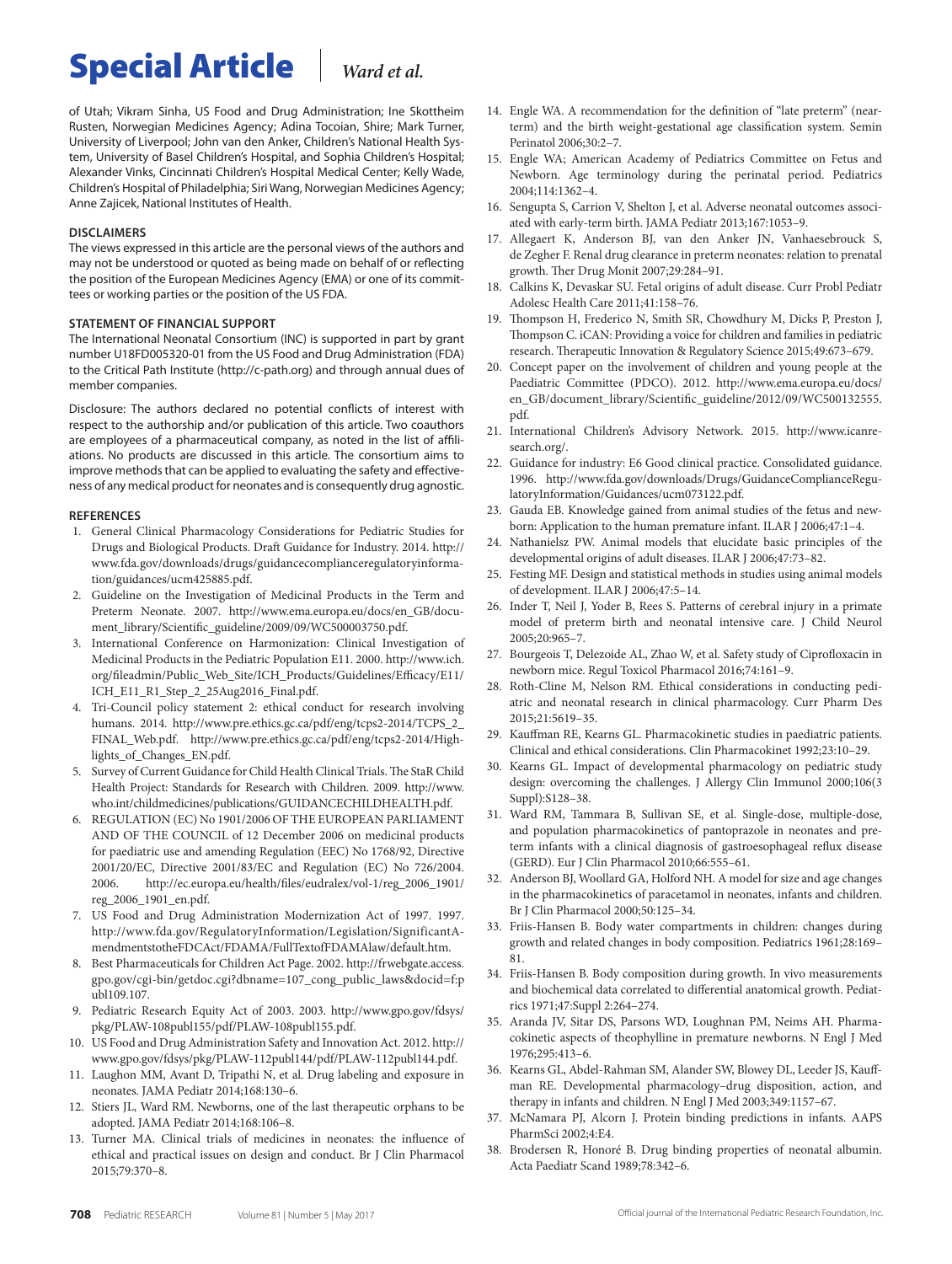- 39. Odell GB. The distribution and toxicity of bilirubin. E. Mead Johnson address 1969. Pediatrics 1970;46:16–24.
- 40. Wennberg RP, Ahlfors CE, Rasmussen LF. The pathochemistry of kernicterus. Early Hum Dev 1979;3:353–72.
- 41. Robertson A, Karp W, Brodersen R. Bilirubin displacing effect of drugs used in neonatology. Acta Paediatr Scand 1991;80:1119–27.
- 42. Fink S, Karp W, Robertson A. Ceftriaxone effect on bilirubin-albumin binding. Pediatrics 1987;80:873–5.
- 43. Leeder JS. Translating pharmacogenetics and pharmacogenomics into drug development for clinical pediatrics and beyond. Drug Discov Today 2004;9:567–73.
- 44. Leeder JS, Kearns GL, Spielberg SP, van den Anker J. Understanding the relative roles of pharmacogenetics and ontogeny in pediatric drug development and regulatory science. J Clin Pharmacol 2010;50:1377–87.
- 45. Garner CR, Park KB, French NS, et al. Observational infant exploratory [(14)C]-paracetamol pharmacokinetic microdose/therapeutic dose study with accelerator mass spectrometry bioanalysis. Br J Clin Pharmacol 2015;80:157–67.
- 46. Turner MA, Mooij MG, Vaes WH, et al. Pediatric microdose and microtracer studies using 14C in Europe. Clin Pharmacol Ther 2015;98:234–7.
- 47. Roth-Cline M, Nelson RM. Microdosing studies in children: A US regulatory perspective. Clin Pharmacol Ther 2015;98:232–3.
- 48. Aperia A, Broberger O, Elinder G, Herin P, Zetterström R. Postnatal development of renal function in pre-term and full-term infants. Acta Paediatr Scand 1981;70:183–7.
- 49. Engle WD, Arant BS Jr. Renal handling of beta-2-microglobulin in the human neonate. Kidney Int 1983;24:358–63.
- 50. Rhodin MM, Anderson BJ, Peters AM, et al. Human renal function maturation: a quantitative description using weight and postmenstrual age. Pediatr Nephrol 2009;24:67–76.
- 51. Daood M, Tsai C, Ahdab-Barmada M, Watchko JF. ABC transporter (P-gp/ABCB1, MRP1/ABCC1, BCRP/ABCG2) expression in the developing human CNS. Neuropediatrics 2008;39:211–8.
- 52. Dawson PA, Karpen SJ. Intestinal transport and metabolism of bile acids. J Lipid Res 2015;56:1085–99.
- 53. Rodriguez W, Selen A, Avant D, et al. Improving pediatric dosing through pediatric initiatives: what we have learned. Pediatrics 2008;121:530–9.
- 54. Anderson BJ, Holford NH. Mechanism-based concepts of size and maturity in pharmacokinetics. Annu Rev Pharmacol Toxicol 2008;48:303–32.
- 55. Anderson BJ, Holford NH. Mechanistic basis of using body size and maturation to predict clearance in humans. Drug Metab Pharmacokinet 2009;24:25–36.
- 56. Koukouritaki SB, Manro JR, Marsh SA, et al. Developmental expression of human hepatic CYP2C9 and CYP2C19. J Pharmacol Exp Ther 2004;308:965–74.
- 57. Lacroix D, Sonnier M, Moncion A, Cheron G, Cresteil T. Expression of CYP3A in the human liver–evidence that the shift between CYP3A7 and CYP3A4 occurs immediately after birth. Eur J Biochem 1997;247:625–34.
- 58. Allegaert K, van Schaik RH, Vermeersch S, et al. Postmenstrual age and CYP2D6 polymorphisms determine tramadol o-demethylation in critically ill neonates and infants. Pediatr Res 2008;63:674–9.
- 59. Blake MJ, Castro L, Leeder JS, Kearns GL. Ontogeny of drug metabolizing enzymes in the neonate. Semin Fetal Neonatal Med 2005;10:123–38.
- 60. Kearns GL, Abdel-Rahman SM, Alander SW, Blowey DL, Leeder JS, Kauffman RE. Developmental pharmacology–drug disposition, action, and therapy in infants and children. N Engl J Med 2003;349:1157–67.
- 61. Cohen-Wolkowiez M, Watt KM, Hornik CP, Benjamin DK Jr, Smith PB. Pharmacokinetics and tolerability of single-dose daptomycin in young infants. Pediatr Infect Dis J 2012;31:935–7.
- 62. Yanni SB, Smith PB, Benjamin DK Jr, Augustijns PF, Thakker DR, Annaert PP. Higher clearance of micafungin in neonates compared with adults: role of age-dependent micafungin serum binding. Biopharm Drug Dispos 2011;32:222–32.
- 63. Qualification of novel methodologies for medicine development. 2016. [http://www.ema.europa.eu/ema/index.jsp?curl=pages/regulation/docu](http://www.ema.europa.eu/ema/index.jsp?curl=pages/regulation/document_listing/document_listing_000319.jsp & mid=WC0b01ac0580022bb0)[ment\\_listing/document\\_listing\\_000319.jsp&mid=WC0b01ac0580022bb0.](http://www.ema.europa.eu/ema/index.jsp?curl=pages/regulation/document_listing/document_listing_000319.jsp & mid=WC0b01ac0580022bb0)
- 64. Biomarker Qualification Program. 2016. [http://www.fda.gov/Drugs/](http://www.fda.gov/Drugs/DevelopmentApprovalProcess/DrugDevelopmentToolsQualificationProgram/BiomarkerQualificationProgram/default.htm) [DevelopmentApprovalProcess/DrugDevelopmentToolsQualificationPro](http://www.fda.gov/Drugs/DevelopmentApprovalProcess/DrugDevelopmentToolsQualificationProgram/BiomarkerQualificationProgram/default.htm)[gram/BiomarkerQualificationProgram/default.htm](http://www.fda.gov/Drugs/DevelopmentApprovalProcess/DrugDevelopmentToolsQualificationProgram/BiomarkerQualificationProgram/default.htm).
- 65. Amur S, Frueh FW, Lesko LJ, Huang SM. Integration and use of biomarkers in drug development, regulation and clinical practice: a US regulatory perspective. Biomark Med 2008;2:305–11.
- 66. Bai JP, Barrett JS, Burckart GJ, Meibohm B, Sachs HC, Yao L. Strategic biomarkers for drug development in treating rare diseases and diseases in neonates and infants. AAPS J 2013;15:447–54.
- 67. Ingelman-Sundberg M. Genetic polymorphisms of cytochrome P450 2D6 (CYP2D6): clinical consequences, evolutionary aspects and functional diversity. Pharmacogenomics J 2005;5:6–13.
- 68. Leeder JS. Developmental pharmacogenetics: a general paradigm for application to neonatal pharmacology and toxicology. Clin Pharmacol Ther 2009;86:678–82.
- 69. Guideline on key aspects for the use of pharmacogenomic methodologies in the pharmacovigilance evaluation of medicinal products. 2014. [http://](http://www.ema.europa.eu/docs/en_GB/document_library/Scientific_guideline/2014/01/WC500160232.pdf) [www.ema.europa.eu/docs/en\\_GB/document\\_library/Scientific\\_guide](http://www.ema.europa.eu/docs/en_GB/document_library/Scientific_guideline/2014/01/WC500160232.pdf)[line/2014/01/WC500160232.pdf.](http://www.ema.europa.eu/docs/en_GB/document_library/Scientific_guideline/2014/01/WC500160232.pdf)
- 70. European Medicines Agency: Paediatric investigation plans. 2015. [http://](http://www.ema.europa.eu/ema/index.jsp?curl=pages/regulation/document_listing/document_listing_000293.jsp&mid=WC0b01ac0580025b91) [www.ema.europa.eu/ema/index.jsp?curl=pages/regulation/document\\_](http://www.ema.europa.eu/ema/index.jsp?curl=pages/regulation/document_listing/document_listing_000293.jsp&mid=WC0b01ac0580025b91) [listing/document\\_listing\\_000293.jsp&mid=WC0b01ac0580025b91](http://www.ema.europa.eu/ema/index.jsp?curl=pages/regulation/document_listing/document_listing_000293.jsp&mid=WC0b01ac0580025b91).
- 71. Dunne J, Rodriguez WJ, Murphy MD, et al. Extrapolation of adult data and other data in pediatric drug-development programs. Pediatrics 2011;128:e1242–9.
- 72. Concept paper on extrapolation of efficacy and safety in medicine development. 2012. [http://www.ema.europa.eu/docs/en\\_GB/document\\_library/](http://www.ema.europa.eu/docs/en_GB/document_library/Scientific_guideline/2013/04/WC500142358.pdf) [Scientific\\_guideline/2013/04/WC500142358.pdf](http://www.ema.europa.eu/docs/en_GB/document_library/Scientific_guideline/2013/04/WC500142358.pdf).
- 73. Pediatric Research and Science Activities. 2016. [http://www.fda.gov/Sci](http://www.fda.gov/ScienceResearch/SpecialTopics/PediatricTherapeuticsResearch/ucm106614.htm)[enceResearch/SpecialTopics/PediatricTherapeuticsResearch/ucm106614.](http://www.fda.gov/ScienceResearch/SpecialTopics/PediatricTherapeuticsResearch/ucm106614.htm) [htm.](http://www.fda.gov/ScienceResearch/SpecialTopics/PediatricTherapeuticsResearch/ucm106614.htm)
- 74. Wade KC, Wu D, Kaufman DA, et al.; National Institute of Child Health and Development Pediatric Pharmacology Research Unit Network. Population pharmacokinetics of fluconazole in young infants. Antimicrob Agents Chemother 2008;52:4043–9.
- 75. Ascher SB, Smith PB, Watt K, et al. Antifungal therapy and outcomes in infants with invasive Candida infections. Pediatr Infect Dis J 2012;31:439– 43.
- 76. Benjamin DK Jr, Hudak ML, Duara S, et al.; Fluconazole Prophylaxis Study Team. Effect of fluconazole prophylaxis on candidiasis and mortality in premature infants: a randomized clinical trial. JAMA 2014;311:1742–9.
- Smith PB, Cohen-Wolkowiez M, Castro LM, et al.; Meropenem Study Team. Population pharmacokinetics of meropenem in plasma and cerebrospinal fluid of infants with suspected or complicated intra-abdominal infections. Pediatr Infect Dis J 2011;30:844–9.
- 78. van den Anker JN, Pokorna P, Kinzig-Schippers M, et al. Meropenem pharmacokinetics in the newborn. Antimicrob Agents Chemother 2009;53:3871–9.
- 79. Hudak BB, Egan EA. Impact of lung surfactant therapy on chronic lung diseases in premature infants. Clin Perinatol 1992;19:591–602.
- 80. Kwong MS, Egan EA, Notter RH, Shapiro DL. Double-blind clinical trial of calf lung surfactant extract for the prevention of hyaline membrane disease in extremely premature infants. Pediatrics 1985;76:585–92.
- 81. Notter RH, Egan EA, Kwong MS, Holm BA, Shapiro DL. Lung surfactant replacement in premature lambs with extracted lipids from bovine lung lavage: effects of dose, dispersion technique, and gestational age. Pediatr Res 1985;19:569–77.
- 82. Howie SR. Blood sample volumes in child health research: review of safe limits. Bull World Health Organ 2011;89:46–53.
- 83. Heidmets LT, Metsvaht T, Ilmoja ML, Pisarev H, Oselin K, Lutsar I. Blood loss related to participation in pharmacokinetic study in preterm neonates. Neonatology 2011;100:111–5.
- 84. Leroux S, Turner MA, Guellec CB, et al.; TINN (Treat Infections in Neo-Nates) and GRiP (Global Research in Paediatrics) Consortiums. Pharmacokinetic studies in neonates: The utility of an opportunistic sampling design. Clin Pharmacokinet 2015;54:1273–85.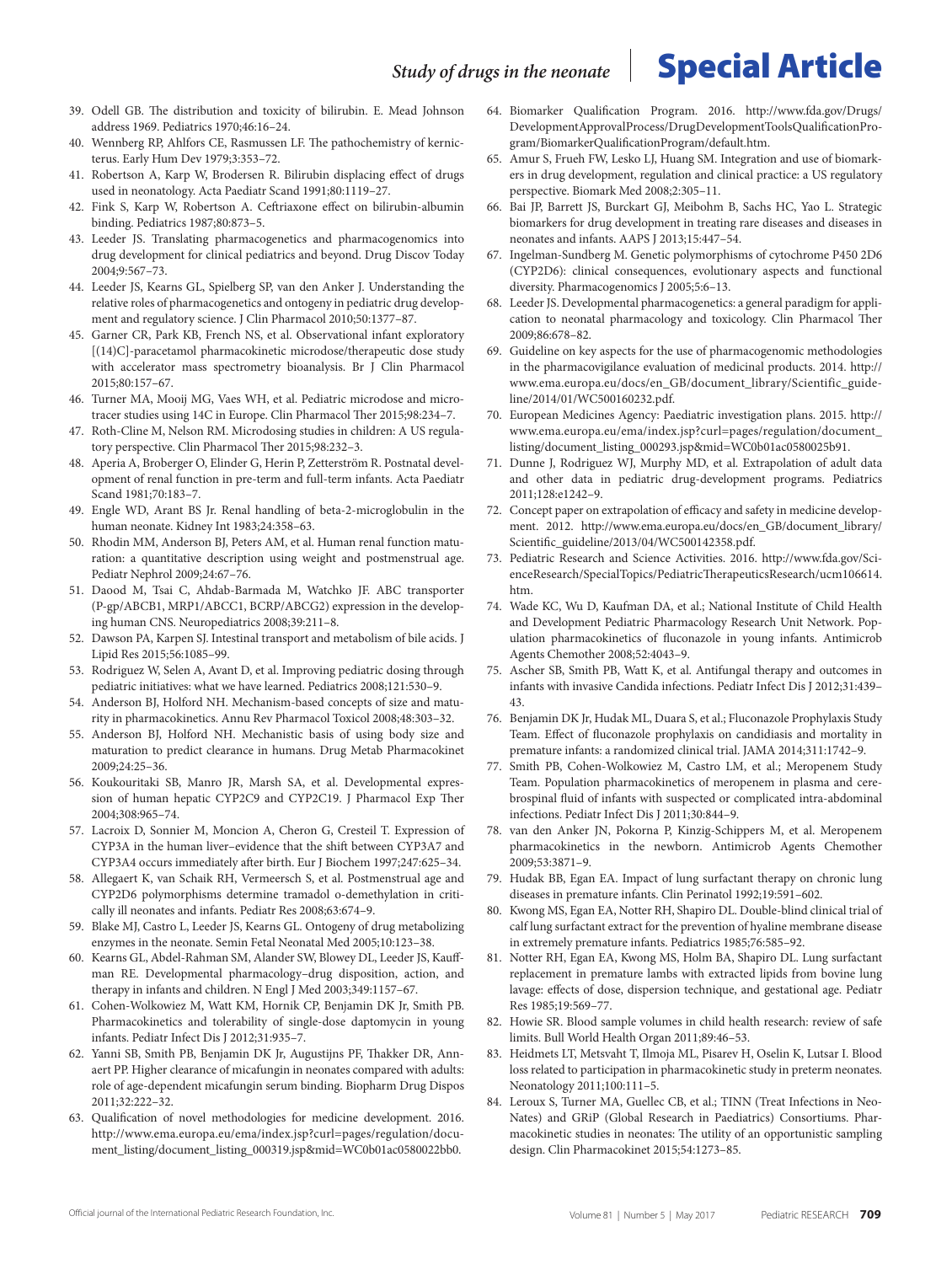- 85. Castagnola M, Inzitari R, Fanali C, et al. The surprising composition of the salivary proteome of preterm human newborn. Mol Cell Proteomics 2011;10:M110.003467.
- 86. Lee TC, Charles BG, Steer PA, Flenady VJ. Saliva as a valid alternative to serum in monitoring intravenous caffeine treatment for apnea of prematurity. Ther Drug Monit 1996;18:288–93.
- 87. 21 CFR Sec. 50.53 Clinical investigations involving greater than minimal risk and no prospect of direct benefit to individual subjects, but likely to yield generalizable knowledge about the subjects' disorder or condition. 2015. [http://www.accessdata.fda.gov/scripts/cdrh/cfdocs/cfCFR/](http://www.accessdata.fda.gov/scripts/cdrh/cfdocs/cfCFR/CFRSearch.cfm?CFRPart=50&showFR=1&subpartNode=21:1.0.1.1.20.4) [CFRSearch.cfm?CFRPart=50&showFR=1&subpartNode=21:1.0.1.1.20.4.](http://www.accessdata.fda.gov/scripts/cdrh/cfdocs/cfCFR/CFRSearch.cfm?CFRPart=50&showFR=1&subpartNode=21:1.0.1.1.20.4)
- 88. Leong R, Vieira ML, Zhao P, et al. Regulatory experience with physiologically based pharmacokinetic modeling for pediatric drug trials. Clin Pharmacol Ther 2012;91:926–31.
- 89. Benjamin DK Jr, Smith PB, Jadhav P, et al. Pediatric antihypertensive trial failures: analysis of end points and dose range. Hypertension 2008;51:834– 40.
- 90. Linakis MW, Roberts JK, Lala AC AC, et al. Challenges associated with route of administration in neonatal drug delivery. Clin Pharmacokinet 2016;55:185–196.
- 91. Guideline on pharmaceutical development of medicines for paediatric use. August 2013. [http://www.ema.europa.eu/docs/en\\_GB/document\\_library/](http://www.ema.europa.eu/docs/en_GB/document_library/Scientific_guideline/2013/07/WC500147002.pdf) [Scientific\\_guideline/2013/07/WC500147002.pdf.](http://www.ema.europa.eu/docs/en_GB/document_library/Scientific_guideline/2013/07/WC500147002.pdf)
- 92. Turner MA, Shah U. Why are excipients important to neonates? Curr Pharm Des 2015;21:5680–7.
- 93. Brown WJ, Buist NR, Gipson HT, Huston RK, Kennaway NG. Fatal benzyl alcohol poisoning in a neonatal intensive care unit. Lancet 1982;1:1250.
- 94. Gershanik J, Boecler B, Ensley H, McCloskey S, George W. The gasping syndrome and benzyl alcohol poisoning. N Engl J Med 1982;307:1384–8.
- 95. Excipients labelling EMA. 2003. [http://www.ema.europa.eu/docs/en\\_GB/](http://www.ema.europa.eu/docs/en_GB/document_library/Scientific_guideline/2009/09/WC500003412.pdf) [document\\_library/Scientific\\_guideline/2009/09/WC500003412.pdf.](http://www.ema.europa.eu/docs/en_GB/document_library/Scientific_guideline/2009/09/WC500003412.pdf)
- 96. Salunke S, Brandys B, Giacoia G, Tuleu C. The STEP (Safety and toxicity of excipients for paediatrics) database: part 2 - the pilot version. Int J Pharm 2013;457:310–22.
- 97. Yakkundi S, McElnay J, Millership J, et al. Use of dried blood spots to study excipient kinetics in neonates. Bioanalysis 2011;3:2691–3.
- 98. Mulla H, Yakkundi S, McElnay J, et al. An observational study of blood concentrations and kinetics of methyl- and propyl-parabens in neonates. Pharm Res 2015;32:1084–93.
- 99. Nellis G, Metsvaht T, Varendi H, et al.; ESNEE consortium. Potentially harmful excipients in neonatal medicines: a pan-European observational study. Arch Dis Child 2015;100:694–9.
- 100.Abdel-Rahman SM, Reed MD, Wells TG, Kearns GL. Considerations in the rational design and conduct of phase I/II pediatric clinical trials: avoiding the problems and pitfalls. Clin Pharmacol Ther 2007;81:483–94.
- 101.Klingmann V, Seitz A, Meissner T, Breitkreutz J, Moeltner A, Bosse HM. Acceptability of uncoated mini-tablets in neonates–a randomized controlled trial. J Pediatr 2015;167:893–896.e2.
- 102. Sherwin CM, Medlicott NJ, Reith DM, Broadbent RS. Intravenous drug delivery in neonates: lessons learnt. Arch Dis Child 2014;99:590–4.
- 103.Adaptive Design Clinical Trials for Drugs and Biologics. Guidance for Industry. 2010. [http://www.fda.gov/downloads/Drugs/Guidances/](http://www.fda.gov/downloads/Drugs/Guidances/ucm201790.pdf) [ucm201790.pdf.](http://www.fda.gov/downloads/Drugs/Guidances/ucm201790.pdf)
- 104.Wang Y, Jadhav PR, Lala M, Gobburu JV. Clarification on precision criteria to derive sample size when designing pediatric pharmacokinetic studies. J Clin Pharmacol 2012;52:1601–6.
- 105.Ethical Considerations for Clinical Trials on Medicinal Products conducted with the Paediatric Population 2008. [http://ec.europa.eu/health/](http://ec.europa.eu/health/sites/health/files/files/eudralex/vol-10/ethical_considerations_en.pdf) [sites/health/files/files/eudralex/vol-10/ethical\\_considerations\\_en.pdf.](http://ec.europa.eu/health/sites/health/files/files/eudralex/vol-10/ethical_considerations_en.pdf)
- 106.Long D, Koren G, James A. Ethics of drug studies in infants: how many samples are required for accurate estimation of pharmacokinetic parameters in neonates? J Pediatr 1987;111(6 Pt 1):918–21.
- 107.Kauffman RE, Kearns GL. Pharmacokinetic studies in paediatric patients. Clinical and ethical considerations. Clin Pharmacokinet 1992; 23:10–29.
- 108.Retout S, Comets E, Samson A, Mentré F. Design in nonlinear mixed effects models: optimization using the Fedorov-Wynn algorithm and power of the Wald test for binary covariates. Stat Med 2007;26:5162–79.
- 109.Retout S, Duffull S, Mentré F. Development and implementation of the population Fisher information matrix for the evaluation of population pharmacokinetic designs. Comput Methods Programs Biomed 2001;65:141–51.
- 110.Retout S, Mentré F. Optimization of individual and population designs using Splus. J Pharmacokinet Pharmacodyn 2003;30:417–43.
- 111.Perlman SE, Saiman L, Larson EL. Risk factors for late-onset health careassociated bloodstream infections in patients in neonatal intensive care units. Am J Infect Control 2007;35:177–82.
- 112.Hawcutt DB, Rose AC, Fuerst-Recktenwald S, Nunn T, Turner MA. Points to consider when planning the collection of blood or tissue samples in clinical trials of investigational medicinal products in children, infants and neonates. In: Rose K, van den Anker JN, eds. Guide to Paediatric Drug Development and Clinical Research. Karger: Basel, 2009:99–110.
- 113.Ward RM, Kearns GL. Proton pump inhibitors in pediatrics: mechanism of action, pharmacokinetics, pharmacogenetics, and pharmacodynamics. Paediatr Drugs 2013;15:119–31.
- 114.Turner MA, Hill H. Pharmacovigilance in neonatal intensive care. In: Mimouni FB, van den Anker JN, eds. Neonatal Pharmacology. Karger: Basel, 2014;28–40.
- 115.Du W, Lehr VT, Lieh-Lai M, et al. An algorithm to detect adverse drug reactions in the neonatal intensive care unit. J Clin Pharmacol 2013;53:87– 95.
- 116.Conroy S, McIntyre J. The use of unlicensed and off-label medicines in the neonate. Semin Fetal Neonatal Med 2005;10:115–22.
- 117.American Academy of Pediatrics Committee on Drugs. Guidelines for the ethical conduct of studies to evaluate drugs in pediatric populations. Committee on Drugs, American Academy of Pediatrics. Pediatrics 1995;95:286–294.
- 118. Shaddy RE, Denne SC; Committee on Drugs and Committee on Pediatric Research. Clinical report–guidelines for the ethical conduct of studies to evaluate drugs in pediatric populations. Pediatrics 2010;125:850–60.
- 119.Ward RM, Sherwin CM. Ethics of drug studies in the newborn. Paediatr Drugs 2015;17:37–42.
- 120.Kipnis K. Seven vulnerabilities in the pediatric research subject. Theor Med Bioeth 2003;24:107–20.
- 121.Release and Adoption of Health Canada Addendum to the ICH1 Guidance E11: Clinical Investigation of Medicinal Products in the Pediatric Population. 2003. [http://www.hc-sc.gc.ca/dhp-mps/alt\\_formats/pdf/prod](http://www.hc-sc.gc.ca/dhp-mps/alt_formats/pdf/prodpharma/applic-demande/guide-ld/clini/e11_addendum-eng.pdf)[pharma/applic-demande/guide-ld/clini/e11\\_addendum-eng.pdf](http://www.hc-sc.gc.ca/dhp-mps/alt_formats/pdf/prodpharma/applic-demande/guide-ld/clini/e11_addendum-eng.pdf).
- 122.EMEA Committee for medicinal products for human use: Guideline on data monitoring committees. 2005. [http://osp.od.nih.gov/sites/default/](http://osp.od.nih.gov/sites/default/files/resources/WC500003635.pdf) [files/resources/WC500003635.pdf.](http://osp.od.nih.gov/sites/default/files/resources/WC500003635.pdf)
- 123.2016 Edition of the International Compilation of Human Research Standards. 2016. [https://www.hhs.gov/ohrp/international/compilation](https://www.hhs.gov/ohrp/international/compilation-human-research-standards/index.html)[human-research-standards/index.html.](https://www.hhs.gov/ohrp/international/compilation-human-research-standards/index.html)
- 124.REGULATION (EU) No 536/2014 OF THE EUROPEAN PARLIAMENT AND OF THE COUNCIL of 16 April 2014 on clinical trials on medicinal products for human use, and repealing Directive 2001/20/EC. 2014. [http://](http://ec.europa.eu/health//sites/health/files/files/eudralex/vol-1/reg_2014_536/reg_2014_536_en.pdf) [ec.europa.eu/health//sites/health/files/files/eudralex/vol-1/reg\\_2014\\_536/](http://ec.europa.eu/health//sites/health/files/files/eudralex/vol-1/reg_2014_536/reg_2014_536_en.pdf) [reg\\_2014\\_536\\_en.pdf](http://ec.europa.eu/health//sites/health/files/files/eudralex/vol-1/reg_2014_536/reg_2014_536_en.pdf).
- 125.Protection of Human Subjects. Subpart D. Additional Protections for Children Involved as Subjects in Research. 48 FR 9818. Section 46.401- 46.409. 1991. [http://www.hhs.gov/ohrp/humansubjects/guidance/45cfr46.](http://www.hhs.gov/ohrp/humansubjects/guidance/45cfr46.html # subpartd) [html#subpartd.](http://www.hhs.gov/ohrp/humansubjects/guidance/45cfr46.html # subpartd)
- 126. Shah S, Whittle A, Wilfond B, Gensler G, Wendler D. How do institutional review boards apply the federal risk and benefit standards for pediatric research? JAMA 2004;291:476–82.
- 127.Office for Human Research Protections (OHRP). Secretary's Advisory Committee on Human Research Protections (SACHRP). Appendix B. 2005. [https://www.hhs.gov/ohrp/sachrp-committee/recommendations/2005-july-](https://www.hhs.gov/ohrp/sachrp-committee/recommendations/2005-july-28-letter-appendix-b/index.html)[28-letter-appendix-b/index.html.](https://www.hhs.gov/ohrp/sachrp-committee/recommendations/2005-july-28-letter-appendix-b/index.html)
- 128.21 CFR sec. 50.52 Clinical investigations involving greater than minimal risk but presenting the prospect of direct benefit to individual subjects. 2015. [http://www.ecfr.gov/cgi-bin/text-idx?SID=0f4329b2e4045a0a62b37](http://www.ecfr.gov/cgi-bin/text-idx?SID=0f4329b2e4045a0a62b37bf42590c837&mc=true&node=se21.1.50_152&rgn=div8) [bf42590c837&mc=true&node=se21.1.50\\_152&rgn=div8](http://www.ecfr.gov/cgi-bin/text-idx?SID=0f4329b2e4045a0a62b37bf42590c837&mc=true&node=se21.1.50_152&rgn=div8).
- 129.Ward RM, Daniel CH, Kendig JW, Wood MA. Oliguria and tolazoline pharmacokinetics in the newborn. Pediatrics 1986;77:307–15.